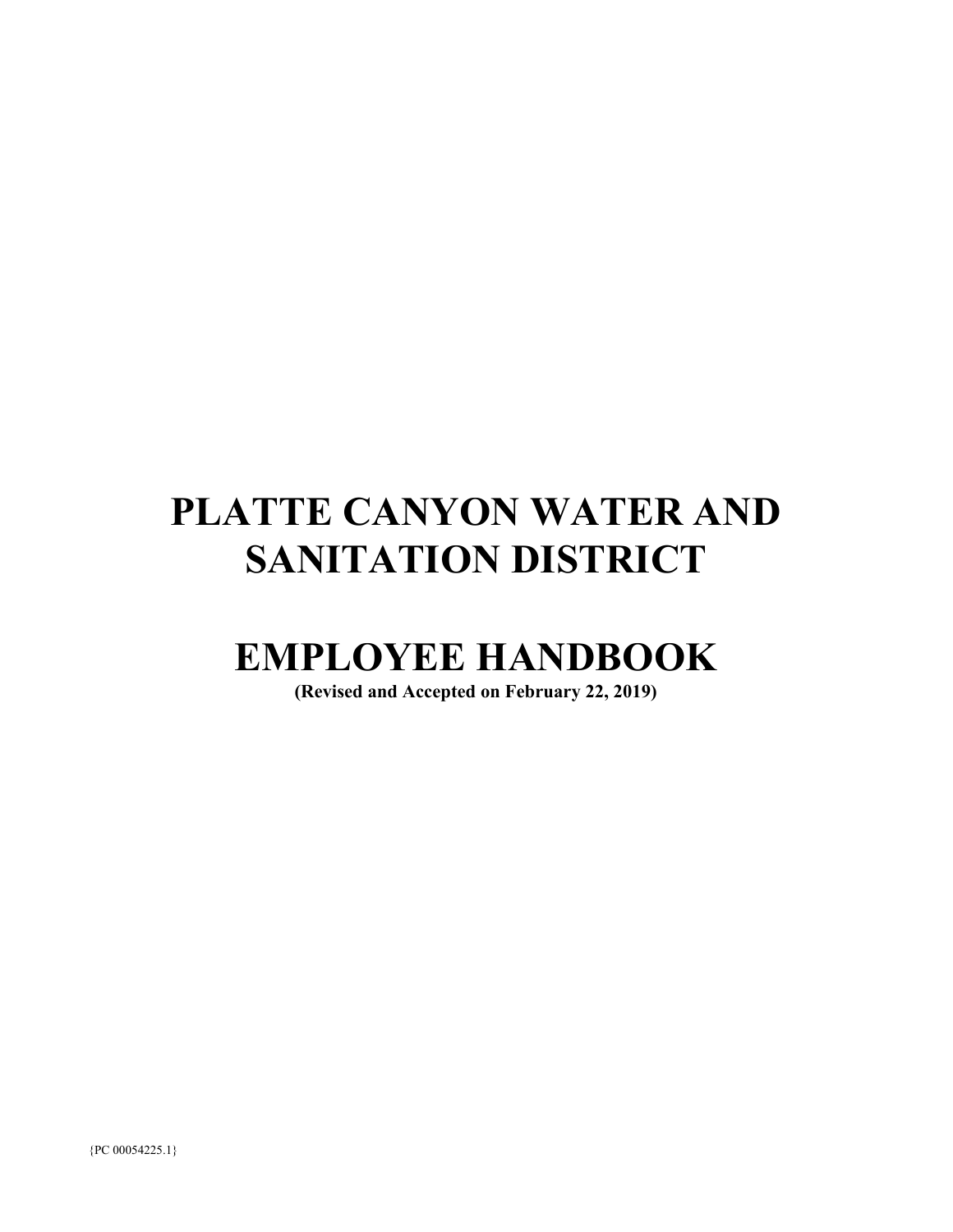## **Table of Contents**

| 1.0 |  |  |  |
|-----|--|--|--|
| 1.1 |  |  |  |
| 1.2 |  |  |  |
| 1.3 |  |  |  |
| 1.4 |  |  |  |
| 1.5 |  |  |  |
| 1.6 |  |  |  |
| 2.0 |  |  |  |
| 2.1 |  |  |  |
| 2.2 |  |  |  |
| 3.0 |  |  |  |
| 3.1 |  |  |  |
| 3.2 |  |  |  |
| 3.3 |  |  |  |
| 3.4 |  |  |  |
| 3.5 |  |  |  |
| 4.0 |  |  |  |
| 4.1 |  |  |  |
| 4.2 |  |  |  |
| 4.3 |  |  |  |
| 4.4 |  |  |  |
| 4.5 |  |  |  |
| 4.6 |  |  |  |
|     |  |  |  |
| 5.1 |  |  |  |
| 5.2 |  |  |  |
| 5.3 |  |  |  |
| 5.4 |  |  |  |
| 5.5 |  |  |  |
| 6.0 |  |  |  |
| 6.1 |  |  |  |
| 6.2 |  |  |  |
| 6.3 |  |  |  |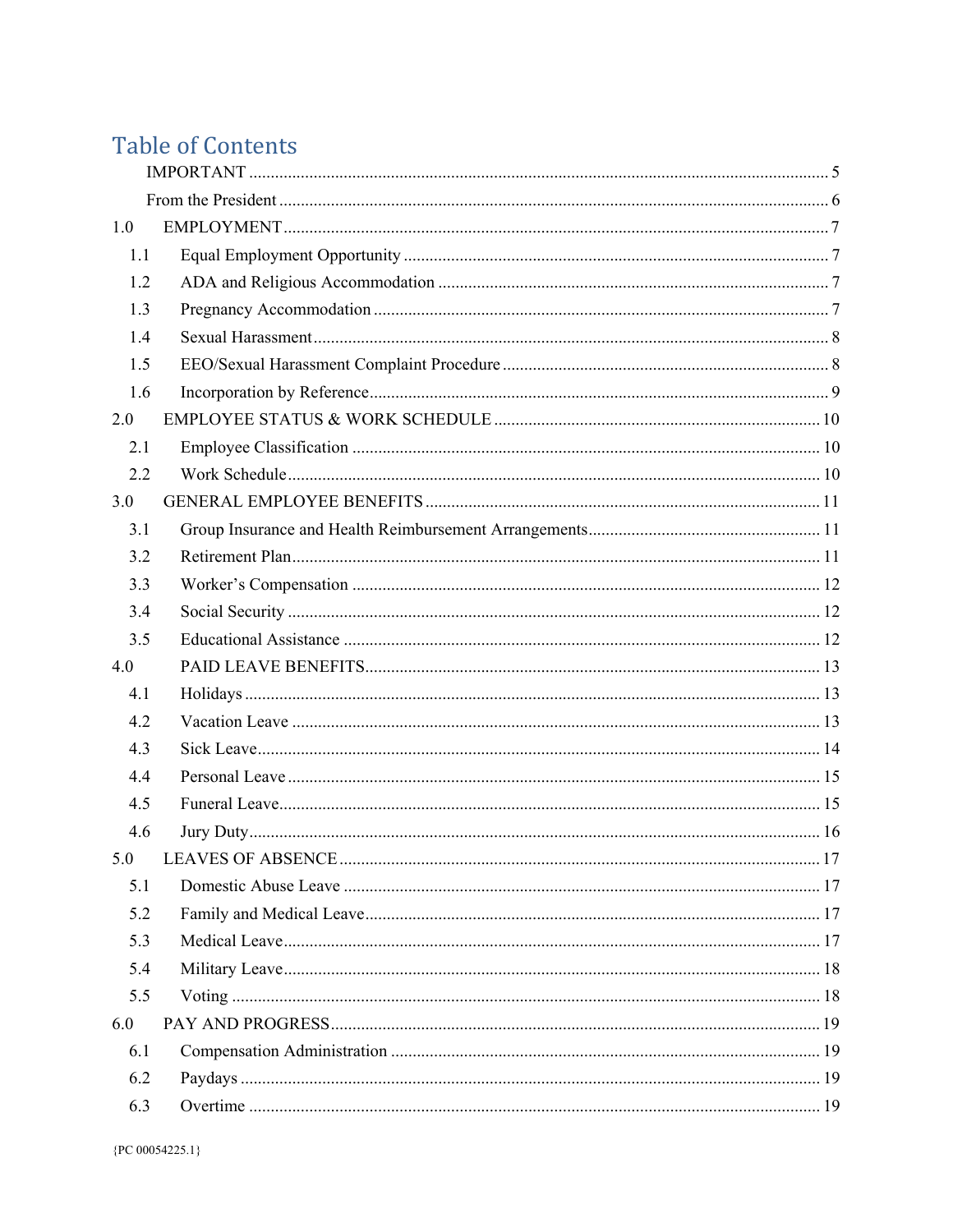| 6.4  |  |
|------|--|
| 6.5  |  |
| 6.6  |  |
| 6.7  |  |
| 7.0  |  |
| 7.1  |  |
| 7.2  |  |
| 7.3  |  |
| 7.4  |  |
| 7.5  |  |
| 7.6  |  |
| 7.7  |  |
| 7.8  |  |
| 7.9  |  |
| 7.10 |  |
| 7.11 |  |
| 7.12 |  |
| 7.13 |  |
| 7.14 |  |
| 7.15 |  |
| 7.16 |  |
| 7.17 |  |
| 7.18 |  |
| 7.19 |  |
| 7.20 |  |
| 7.21 |  |
| 7.22 |  |
| 7.23 |  |
| 7.24 |  |
| 7.25 |  |
| 7.26 |  |
| 7.27 |  |
| 7.28 |  |
| 7.29 |  |
| 7.30 |  |
| 7.31 |  |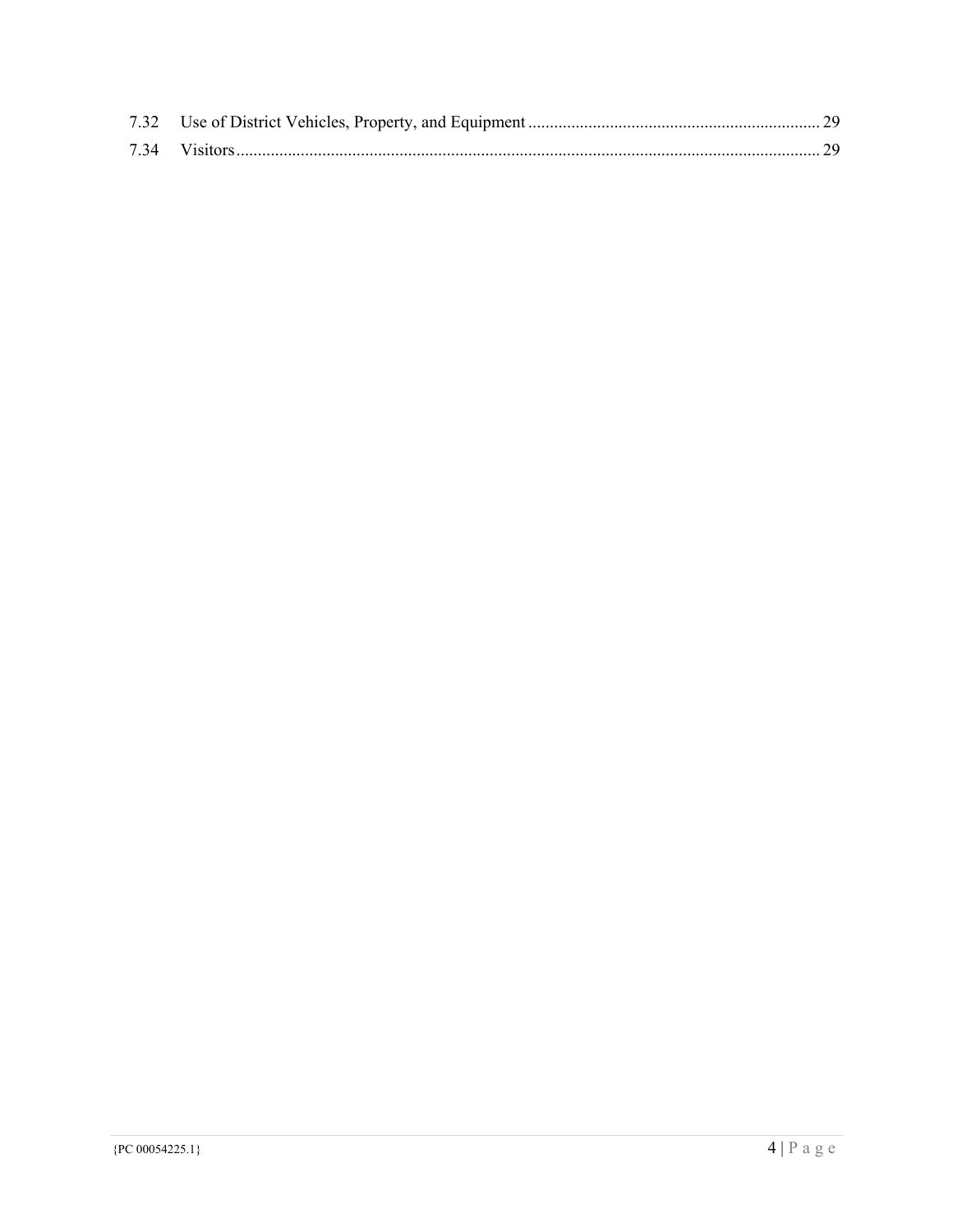### **IMPORTANT**

THIS HANDBOOK IS DESIGNED TO ACQUAINT EMPLOYEES WITH THE PLATTE CANYON WATER AND SANITATION DISTRICT AND PROVIDE EMPLOYEES WITH INFORMATION ABOUT WORKING HERE. THE HANDBOOK IS NOT ALL INCLUSIVE BUT IS INTENDED TO PROVIDE EMPLOYEES WITH A SUMMARY OF SOME OF PLATTE CANYON'S GUIDELINES. THIS EDITION REPLACES ALL PREVIOUSLY ISSUED EDITIONS.

EMPLOYMENT WITH PLATTE CANYON WATER AND SANITATION DISTRICT IS AT-WILL. EMPLOYEES HAVE THE RIGHT TO END THEIR WORK RELATIONSHIP WITH THE ORGANIZATION, WITH OR WITHOUT ADVANCE NOTICE FOR ANY REASON. THE ORGANIZATION HAS THE SAME RIGHT. THE LANGUAGE USED IN THIS HANDBOOK AND ANY VERBAL STATEMENTS MADE BY MANAGEMENT ARE NOT INTENDED TO CONSTITUTE A CONTRACT OF EMPLOYMENT, EITHER EXPRESS OR IMPLIED, NOR ARE THEY A GUARANTEE OF EMPLOYMENT FOR A SPECIFIC DURATION. NO REPRESENTATIVE OF PLATTE CANYON., OTHER THAN THE PRESIDENT OR DISTRICT MANAGER OF THE DISTRICT, HAS THE AUTHORITY TO ENTER INTO AN AGREEMENT FOR EMPLOYMENT FOR ANY SPECIFIED PERIOD AND SUCH AGREEMENT MUST BE IN WRITING, SIGNED BY THE PRESIDENT OR MANAGER AND THE EMPLOYEE.

NO EMPLOYEE HANDBOOK CAN ANTICIPATE EVERY CIRCUMSTANCE OR QUESTION. AFTER READING THE HANDBOOK, IF THERE ARE ANY QUESTIONS, AN EMPLOYEE SHOULD PLEASE TALK WITH THEIR IMMEDIATE SUPERVISOR OR THE DISTRICT MANAGER. ALSO, THE NEED MAY ARISE TO CHANGE THE GUIDELINES DESCRIBED IN THE HANDBOOK. EXCEPT FOR THE AT-WILL NATURE OF THE EMPLOYMENT, PLATTE CANYON RESERVES THE RIGHT TO INTERPRET THEM OR TO CHANGE THEM WITHOUT PRIOR NOTICE.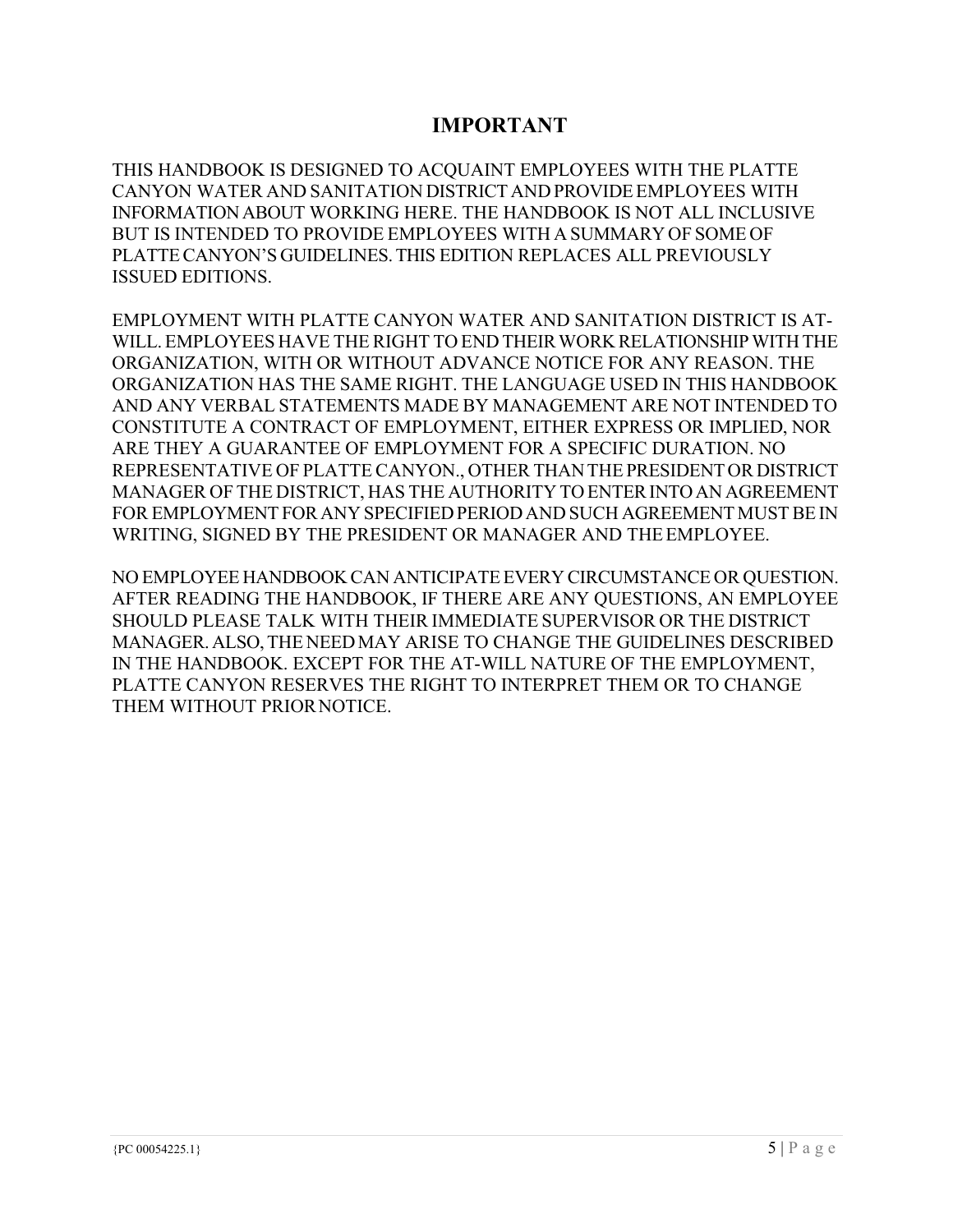### **From the President**

This handbook serves as a tool to assist you in becoming familiar with the Platte Canyon Water and Sanitation District. It is also designed to give you a quick reference to necessary information about working here.

We would like you to take the time to acquaint yourself with our history, goals, services, and departments. You are important to us and it is important for you to understand how you fit into our operation.

The secret behind the success of the District is our service-oriented, hardworking, dedicated, and loyal employees. I want to thank you for becoming a member of our team.

Richard Rock President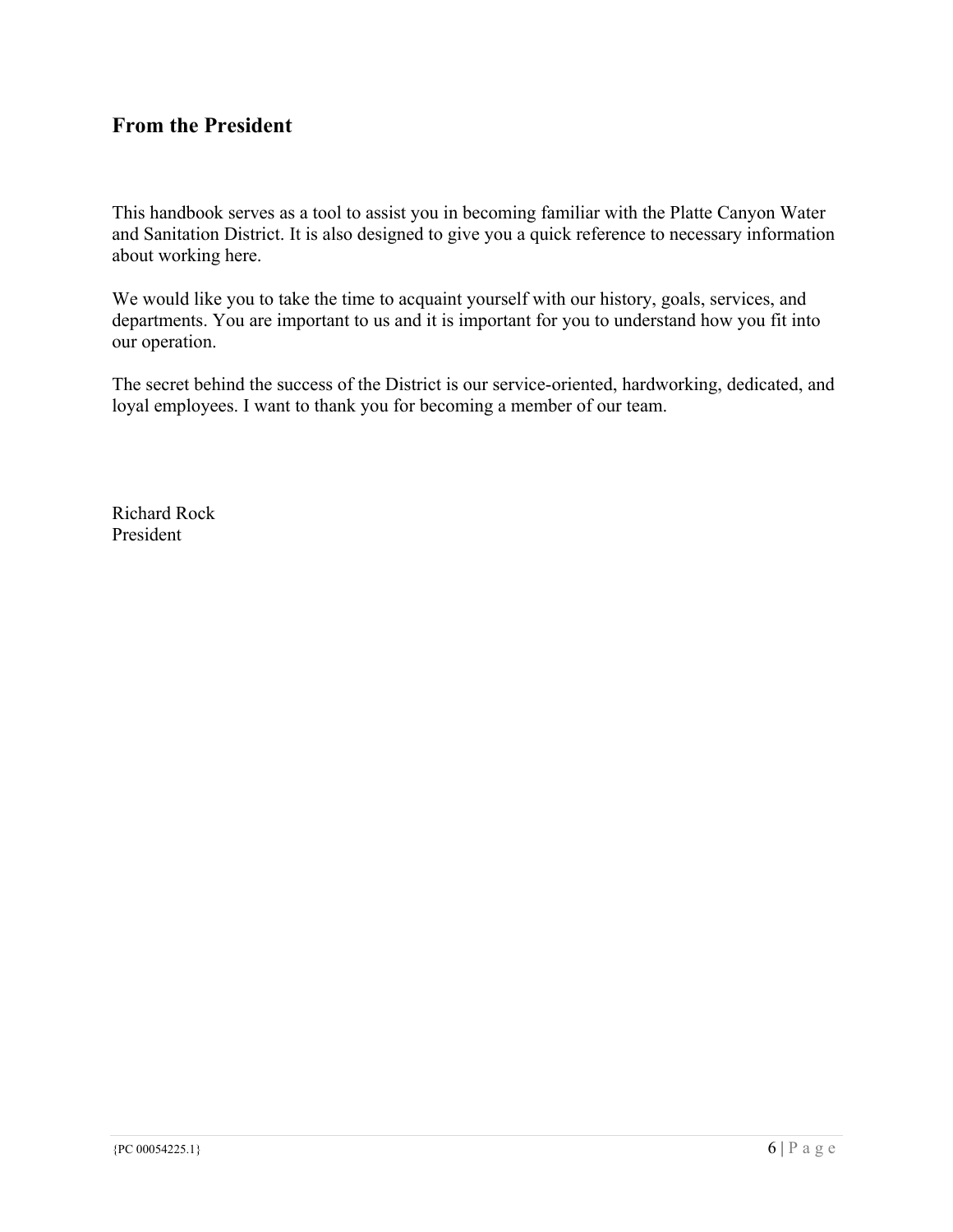### **1.0 EMPLOYMENT**

### **1.1 Equal Employment Opportunity**

The Platte Canyon Water and Sanitation District (District) is dedicated to the principles of equal employment opportunity. We prohibit unlawful discrimination against applicants or employees on the basis of age 40 and over, race, sex, color, religion, national origin, disability, military status, genetic information, or any other status protected by applicable state or local law. This prohibition includes unlawful harassment based on any of these protected classes. Unlawful harassment includes verbal or physical conduct that has the purpose or effect of substantially interfering with an individual's work performance or creating an intimidating, hostile or offensive work environment. This policy applies to all employees, including managers, supervisors, coworkers, and non-employees such as customers, clients, vendors, consultants, etc.

The District prohibits retaliation against any employee for filing a complaint under this policy or for assisting in a complaint investigation. If an employee believes there has been a violation of our EEO or retaliation standard, **please follow the complaint procedure contained in the sexual harassment policy**.

### **1.2 ADA and Religious Accommodation**

The District will make reasonable accommodation for qualified individuals with known disabilities unless doing so would result in an undue hardship to the District or cause a direct threat to health or safety. The District will make reasonable accommodation for employees whose work requirements interfere with a religious belief, unless doing so poses undue hardship on the District. Employees needing such accommodation are instructed to contact their supervisor or the District manager immediately.

### **1.3 Pregnancy Accommodation**

Employees have the right to be free from discriminatory or unfair employment practices because of pregnancy, a health condition related to pregnancy, or the physical recovery from childbirth.

Employees who are otherwise qualified for a position may request a reasonable accommodation related to pregnancy, a health condition related to pregnancy or the physical recovery from childbirth. If an employee requests an accommodation, the District will engage in a timely, good faith, and interactive process with the employee to determine whether there is an effective, reasonable accommodation that will enable the employee to perform the essential functions of her position. A reasonable accommodation will be provided unless it imposes an undue hardship on the District's business operations.

The District may require that an employee provide a note from her health care provider detailing the medical advisability of the reasonable accommodation. Employees who have questions about this policy or who wish to request a reasonable accommodation under this policy should contact their supervisor of the District manager.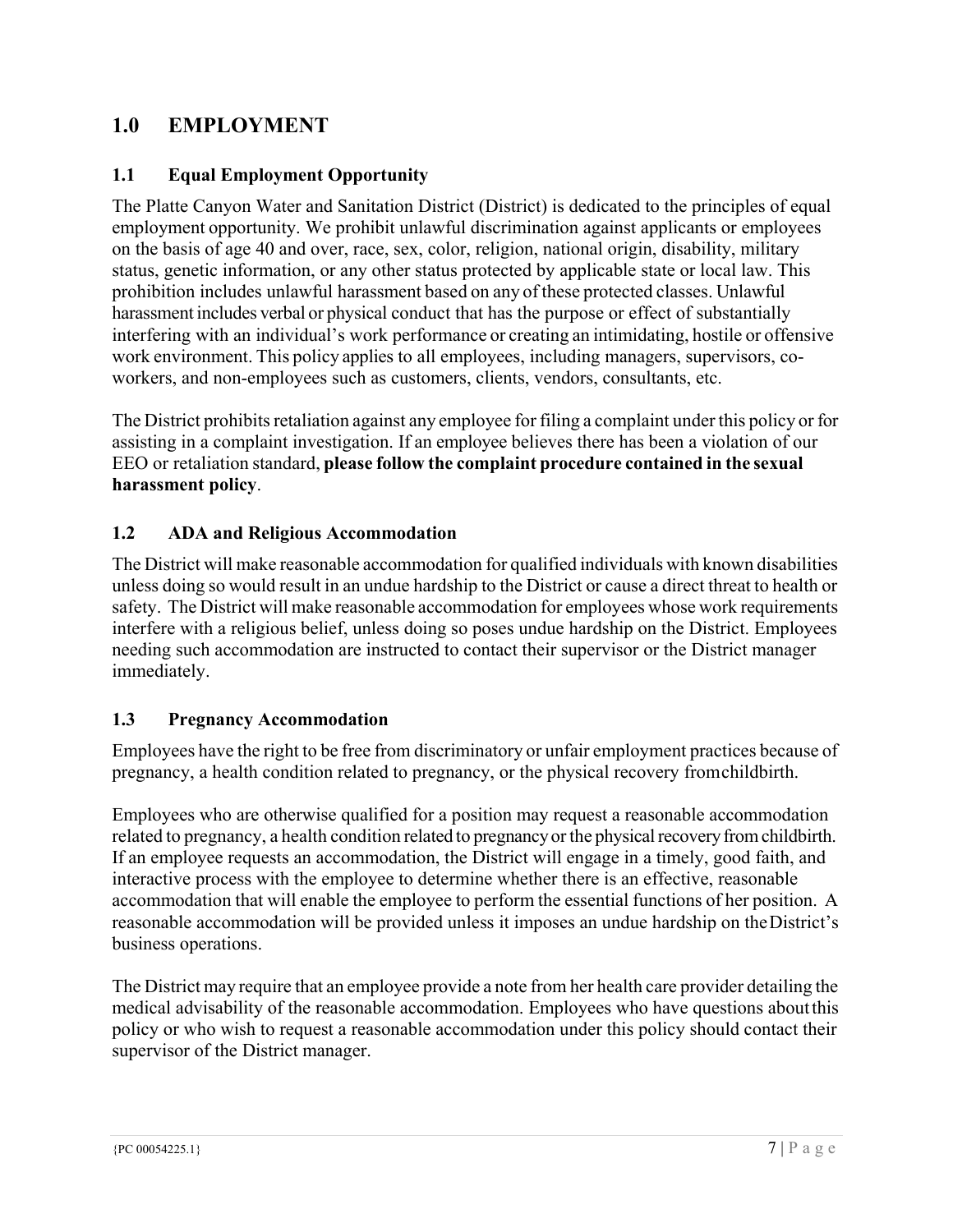The District will not deny employment opportunities or retaliate against an employee because of an employee's request for a reasonable accommodation related to pregnancy, a health condition related to pregnancy, or the physical recovery form childbirth. An employee will not be required to take leave or accept an accommodation that is unnecessary for the employee to perform the essential functions or the job.

### **1.4 Sexual Harassment**

The District strongly opposes sexual harassment and inappropriate sexual conduct. Sexual harassment is defined as unwelcome sexual advances, requests for sexual favors, and other verbal or physical conduct of a sexual nature, when:

- Submission to such conduct is made explicitly or implicitly a term or condition of employment.
- Submission to or rejection of such conduct is used as the basis for decisions affecting an individual's employment.
- Such conduct has the purpose or effect of substantially interfering with an individual's work performance or creating an intimidating, hostile or offensive work environment.

All employees are expected to conduct themselves in a professional and businesslike manner at all times. Conduct that may violate this policy includes, but is not limited to, sexually implicit or explicit communications whether in:

- Written form, such as cartoons, posters, calendars, notes, letters, e-mail.
- Verbal form, such as comments, jokes, foul or obscene language of a sexual nature, gossiping or questions about another's sex life, or repeated unwanted requests for dates.
- Physical gestures and other nonverbal behavior, such as unwelcome touching, grabbing, fondling, kissing, massaging, and brushing up against another's body.

### **1.5 EEO/Sexual Harassment Complaint Procedure**

If an employee believes there has been a violation of the EEO policy or harassment based on the protected classes outlined above, including sexual harassment, please use the following complaint procedures. The District expects employees to make a timely complaint to enable the District to promptly investigate and correct any behavior that may be in violation of this policy.

Report the incident to the District Manager or the President of the District who will promptly investigate the matter and take appropriate corrective action. The complaint will be kept as confidential as practicable. If an employee feels they cannot go to either of these individuals with the complaint, they should report the incident to the District's attorney. Contact information for the District's attorney can be found online in the Employee Portal.

The District prohibits retaliation against an employee for filing a complaint under this policy or for assisting in a complaint investigation. If an employee believes there has been a violation of our EEO or retaliation standard, please follow the complaint procedure outlined above.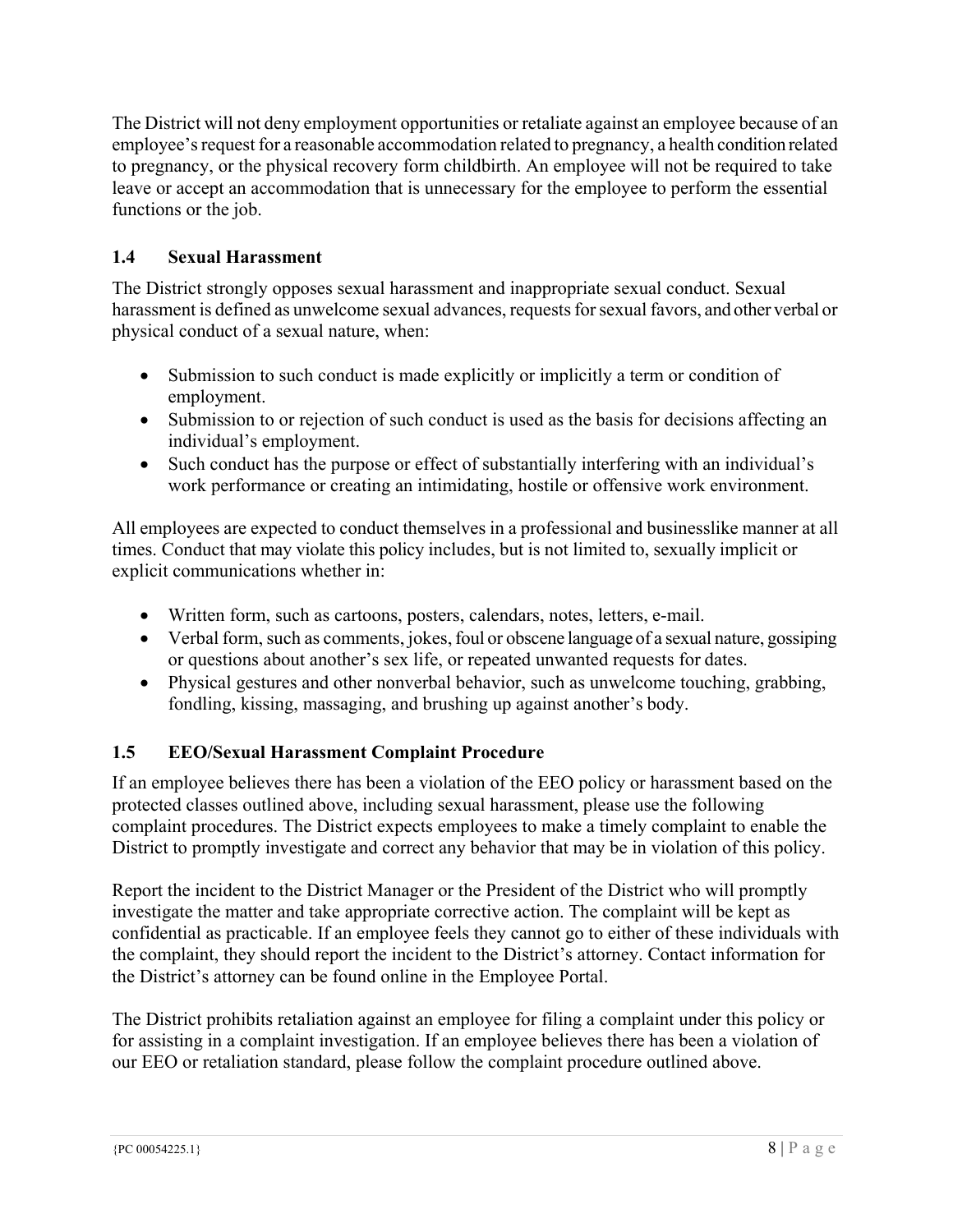If the District determines that an employee's behavior is in violation of this policy, appropriate disciplinary action will be taken, up to and including termination of employment.

### **1.6 Incorporation by Reference**

The following District policies are incorporated by reference into this Handbook and can be found online in the Employee Portal:

- Expense Reimbursement Policy
- Training & Education Policy
- Mobile Device Use Policy
- Electronic Access Policy
- Drug & Alcohol Policy
- Alcohol and Drug Policy in Compliance with the Federal Omnibus Transportation Employee Testing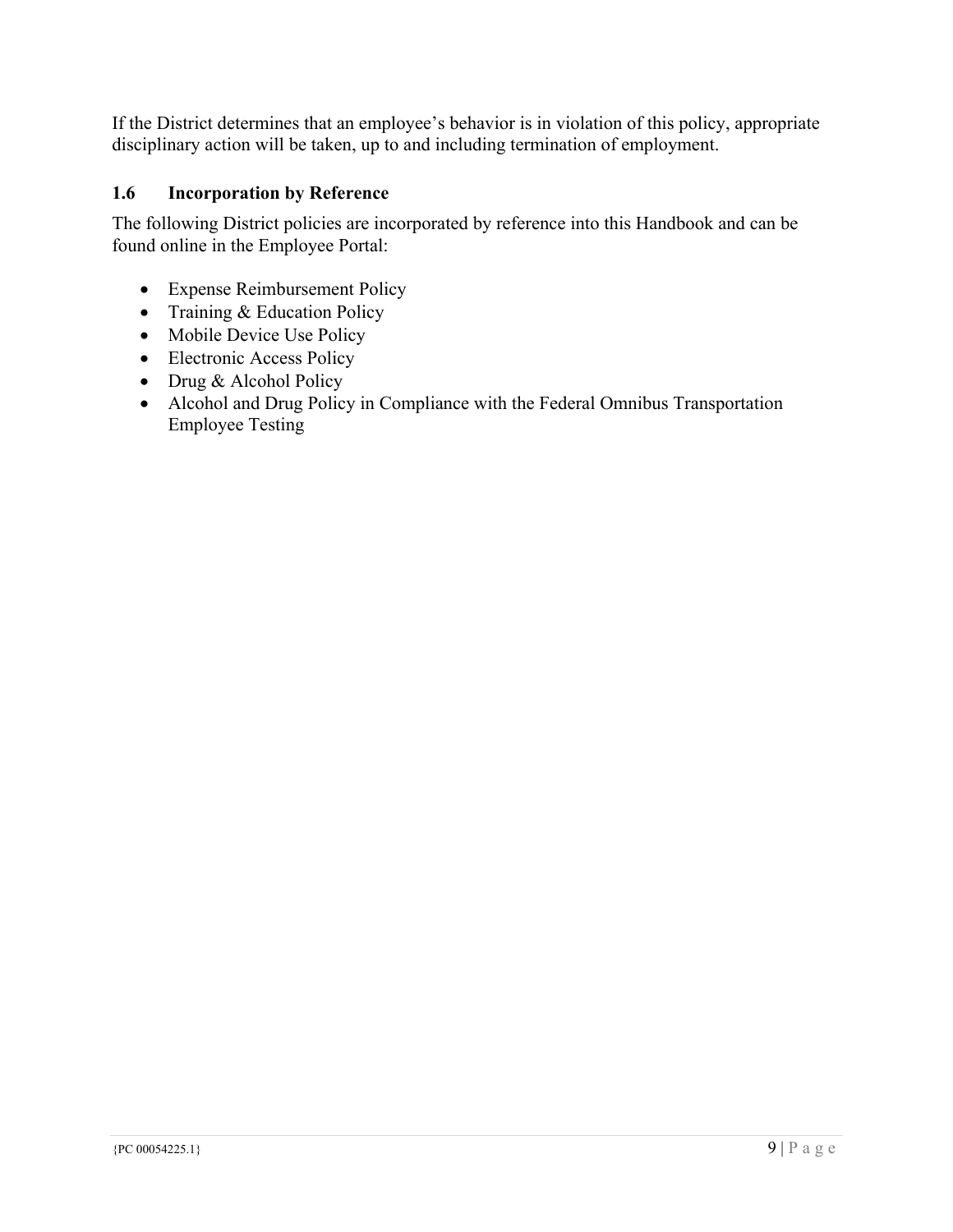### **2.0 EMPLOYEE STATUS & WORK SCHEDULE**

### **2.1 Employee Classification**

*Full-time Employee* – an employee who is normally scheduled to work at least 40 hours per week. Full time employees are currently eligible for District benefits as outlined in this handbook.

*Part-time Employee* – an employee who is normally scheduled to work less than a 40-hour workweek. Part time employees are currently eligible for vacation, holidays, sick leave and jury duty on a prorated basis.

*Temporary Employee* – an employee who is hired in a job established for a temporary period or for a specific assignment or group of assignments. Temporary employees normally are not eligible for participation in District benefits.

*Exempt Employee* – an employee who is not eligible for overtime pay.

*Non-exempt Employee* – an employee eligible for overtime pay. Non-exempt employees are eligible for paid overtime at one and one-half times their regular rate of pay for all hours worked in excess of 40 hours per workweek.

### **2.2 Work Schedule**

Normal business and working hours for the District are 8:00 a.m. to 4:30 p.m., Monday through Friday. It may be necessary for employees to work at times other than the regularly scheduled hours, depending on the needs of the District. When this occurs, an employee will be notified by their supervisor.

Occasionally, non-exempt employees may be required to work overtime. For the purposes of calculating overtime, the workweek begins Sunday at 12:01 am and ends Saturday at 12:00 pm.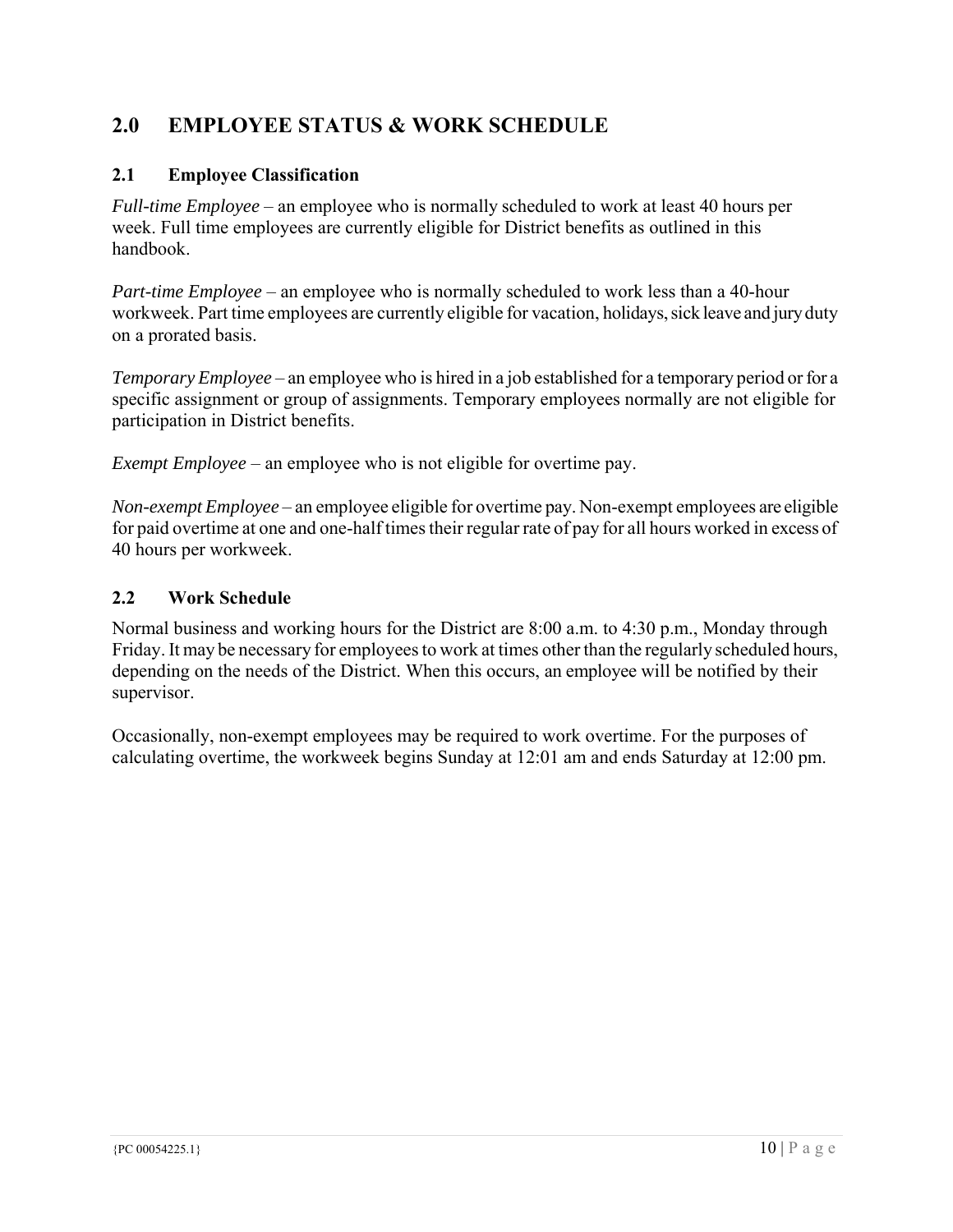### **3.0 GENERAL EMPLOYEE BENEFITS**

#### **3.1 Group Insurance and Health Reimbursement Arrangements**

The District currently provides a comprehensive benefits package including several different plans for eligible full-time employees. The District currently offers these plans:

- Medical Insurance Plan helps pay covered medical expenses for the employee and their eligible dependents.
- Dental Insurance Plan helps pay covered dental expenses for the employee and their eligible dependents.
- Vision Insurance Plan helps pay covered vision expenses for the employee and their eligible dependents.
- Life Insurance Plan provides term insurance coverage up to one times an employee's annual salary at group rates.
- Short-Term Disability Plan helps replace an employee's salary if they suffer a covered disability for a limited period of time.
- Long-Term Disability Plan helps replace an employee's salary if they suffer a covered disability for an indefinite period of time.

For further information, such as waiting periods, eligibility, employee contribution amounts, and detailed benefit descriptions, please contact the Assistant District Manager.

The District may also provide eligible full-time employees with a Health Reimbursement Arrangement to help offset qualified medical and dental expenses as defined by Section 213(d) of the Internal Revenue Code. This employee benefit is evaluated annually by the District Board of Directors and is subject to change each calendar year.

### **3.2 Retirement Plan**

The District currently participates in a retirement program governed by the Colorado County Officials and Employees Retirement Association (CCOERA). Participation in the Retirement Plan is mandatory for all full time and part time employees. The Plan requires matching contributions on the part of the employee and the District. Contribution amounts are as follows:

- The mandatory contribution by employees is 3% of their salary, including overtime.
- The District will match up to 10% of the employee's contribution.

These amounts are subject to change, upon a decision by the District Board of Directors.

In addition to the required contributions, employees may participate in additional voluntary contribution options. Information regarding these options may be obtained from the Assistant District Manager.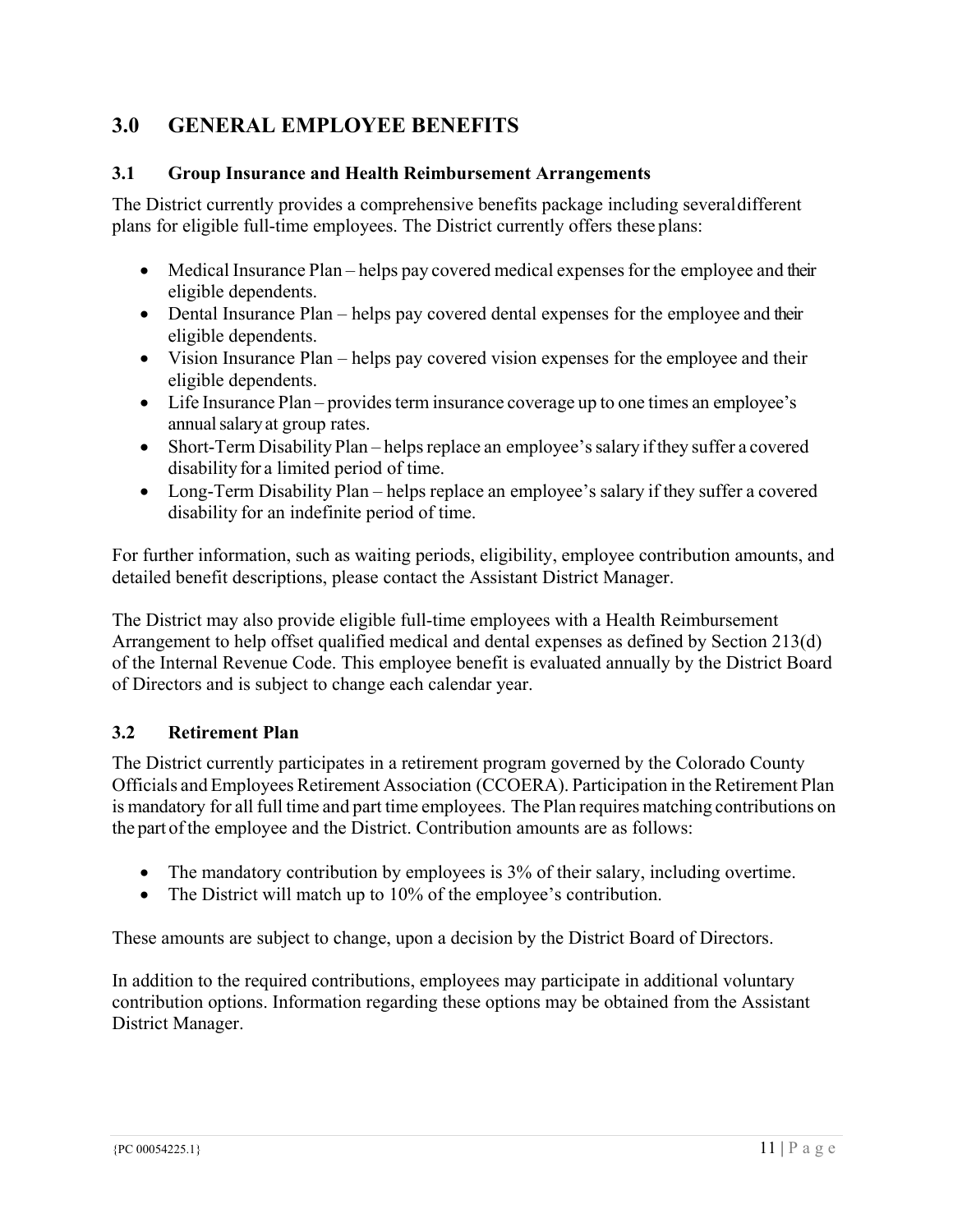### **3.3 Worker's Compensation**

The District carries insurance to cover the cost of a work-related injury or illness. Benefits help pay for an employee's medical treatment and may include part of the income they may lose while recovering. Detailed information is given to an employee if they are injured on the job or suffer an occupational illness.

### **3.4 Social Security**

Each pay period a portion of an employee's salary along with a matching amount provided by the District is set aside for Social Security benefits. This program is intended to provide the employee and their family with security for retirement benefits, disability payments, financial assistance for dependents or disabled persons, lump sum death payments, Medicare and survivor's benefits. Specific information about personal or family situations is available through the local office of the Social Security Administration.

### **3.5 Educational Assistance**

Full time employees may be eligible for reimbursement for the cost of registration or tuition for academic or vocational course, seminars, conferences and other educational programs which the District believes are job related or which enhance their job skills.

Refer to the District Training & Education Policy (dated March 2018) for eligibility requirements and other details. More information regarding this program may be obtained from the District Manager or his/her designee.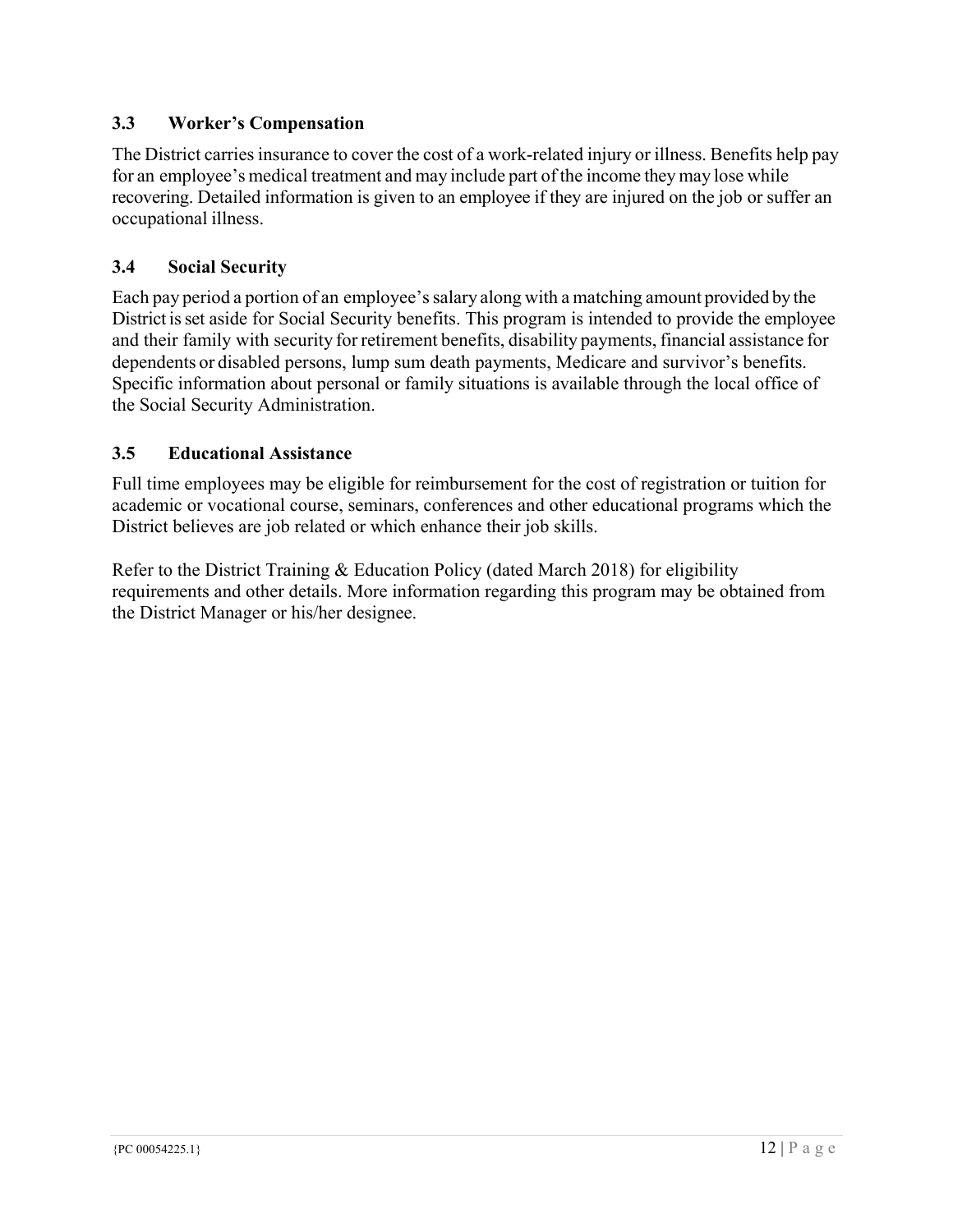### **4.0 PAID LEAVE BENEFITS**

### **4.1 Holidays**

The District currently observes the following holidays as days off with pay:

- News Year's Day
- Martin Luther King Birthday
- President's Day
- Memorial Day
- Independence Day
- Labor Day
- Veteran's Day
- Thanksgiving Day
- Friday after Thanksgiving
- Christmas Eve Day
- Christmas Day

Occasionally, at the beginning of the year, management may designate Veteran's Day as a floating holiday. It is typically used to make a long weekend in association with another scheduled holiday.

When a holiday falls on a Saturday, it is observed on the preceding Friday. When the holiday falls on a Sunday, the following Monday is observed. Should any one of the observed holidays occur during an employee's vacation period, an additional day of vacation is granted.

Holiday time is counted as hours worked in the computation of overtime. Full time employees receive eight hours of holiday pay at their regular rate of pay. Holiday pay for part time employees is based on their regularly scheduled work hours.

### **4.2 Vacation Leave**

Full time employees currently earn paid vacation after completing continuous service as described below. Vacation is granted in a lump sum at the beginning of each calendar year:

| <b>Vacation Granted Per Year</b> | <b>Length of Service</b>                                              |
|----------------------------------|-----------------------------------------------------------------------|
| 2 weeks                          | The first year of employment through five (5) full calendar years     |
|                                  | of continuous employment                                              |
| 3 weeks                          | After five $(5)$ through ten $(10)$ full calendar years of continuous |
|                                  | employment                                                            |
| 4 weeks                          | After ten (10) or more full calendar years of continuous              |
|                                  | employment                                                            |

After 90 continuous days of employment, during the first non-full calendar year of employment, full time employees are eligible for vacation leave that is prorated based on the number of months worked. For example, if an employee's employment date is March 1, vacation leave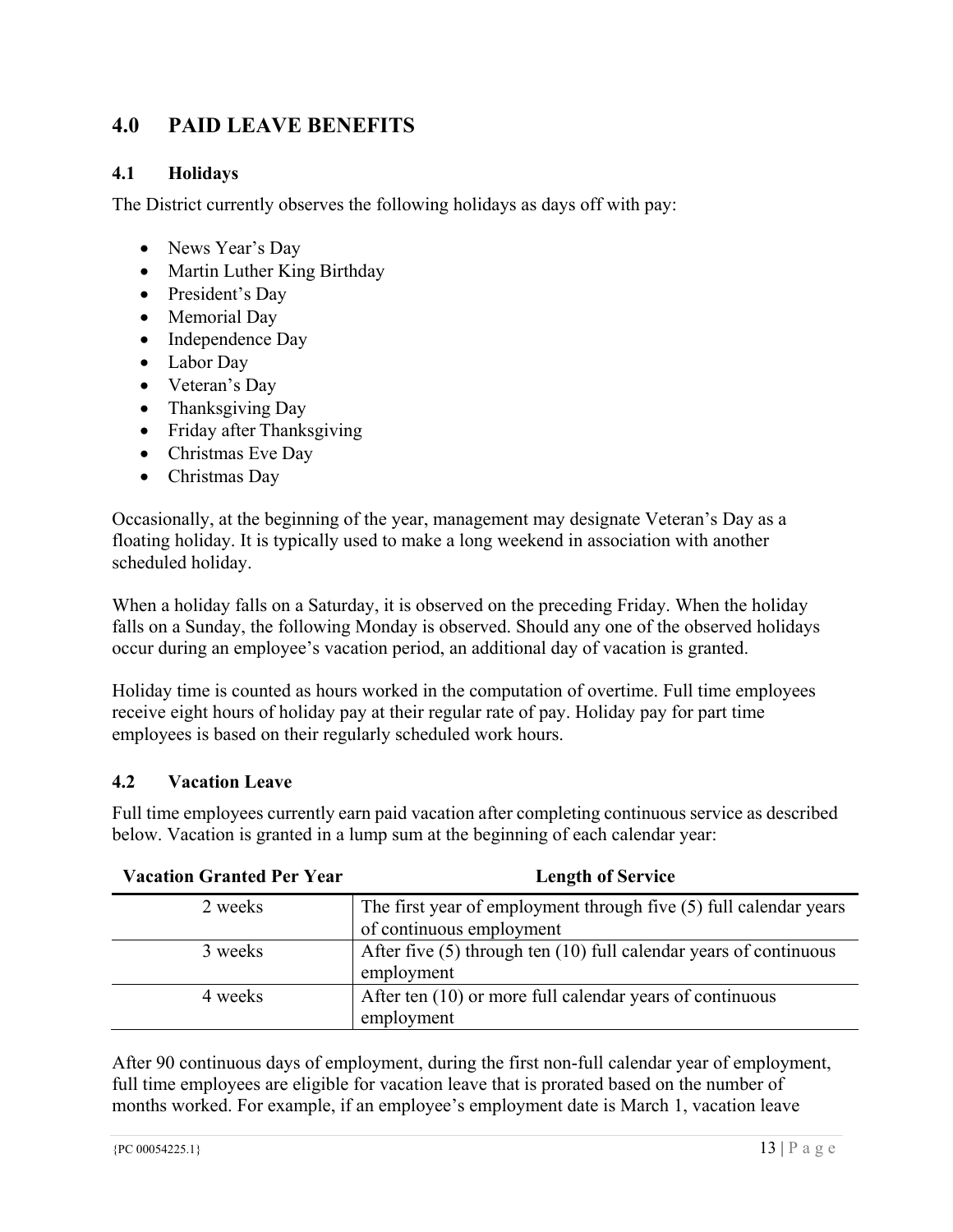accrues beginning on June 1. June 1 through December 31 represents .58 of the year, so the employee is eligible for 5.8 days of vacation leave (0.58 x 10 days) in the first non-full calendar year of employment.

Part time employees are currently eligible for vacation pay that is prorated based on the number of hours normally scheduled to work.

All vacations must be scheduled in advance and with approval by an employee's supervisor. Vacations are to be scheduled in a manner that minimizes interruptions to District operations.

When a paid holiday falls within an employee's vacation period, an additional day of vacation is granted. Vacation time will be counted in the computation of overtime.

Upon separation of employment, employees will receive pay for earned unused vacation.

The District encourages employees to use all earned vacation each year. An employee may carry over unused vacation into the next calendar year. However, the maximum vacation that employees may accumulate is 40 hours over their annual vacation allotment. At no point can the carry over, plus the new vacation, exceed this cap. As a result, the amount of vacation that an employee may be granted each calendar year may be limited by the amount carried over.

### **4.3 Sick Leave**

Full time employees are credited six hours of sick leave pay for each full month worked. Sick leave may be taken for illness or injury to themselves, their spouse or their children.

When unable to report to work due to illness, an employee must give their supervisor as much advance notice as possible before the start of the shift. The supervisor may request medical certification for sick leave pay at any time. In the event an employee is absent for more than three days, medical certification from a healthcare provider is required.

Sick leave accumulates from year to year up to a maximum of 60 days (480 hours). After a seven-day waiting period the employee may be eligible for the District's short-term disability program. (Contact the District Manager or his/her designee for more information).

Employees may donate sick leave to other employees, subject to the following conditions:

- 1. An employee may donate a portion of accumulated sick leave as long as the donating employee's sick leave balance is not reduced to less than 80 hours.
- 2. Donations of sick leave must be made in whole hour increments and will not be returned to the donating employee if unused by the recipient employee.
- 3. The number of hours of donated sick leave to be credited to the recipient employee will be based on the value of the donated hours converted based on the hourly rate of pay of the recipient and rounded down to the closest full hour.
- 4. An employee can receive a maximum of 480 donated sick leave hours per calendar year.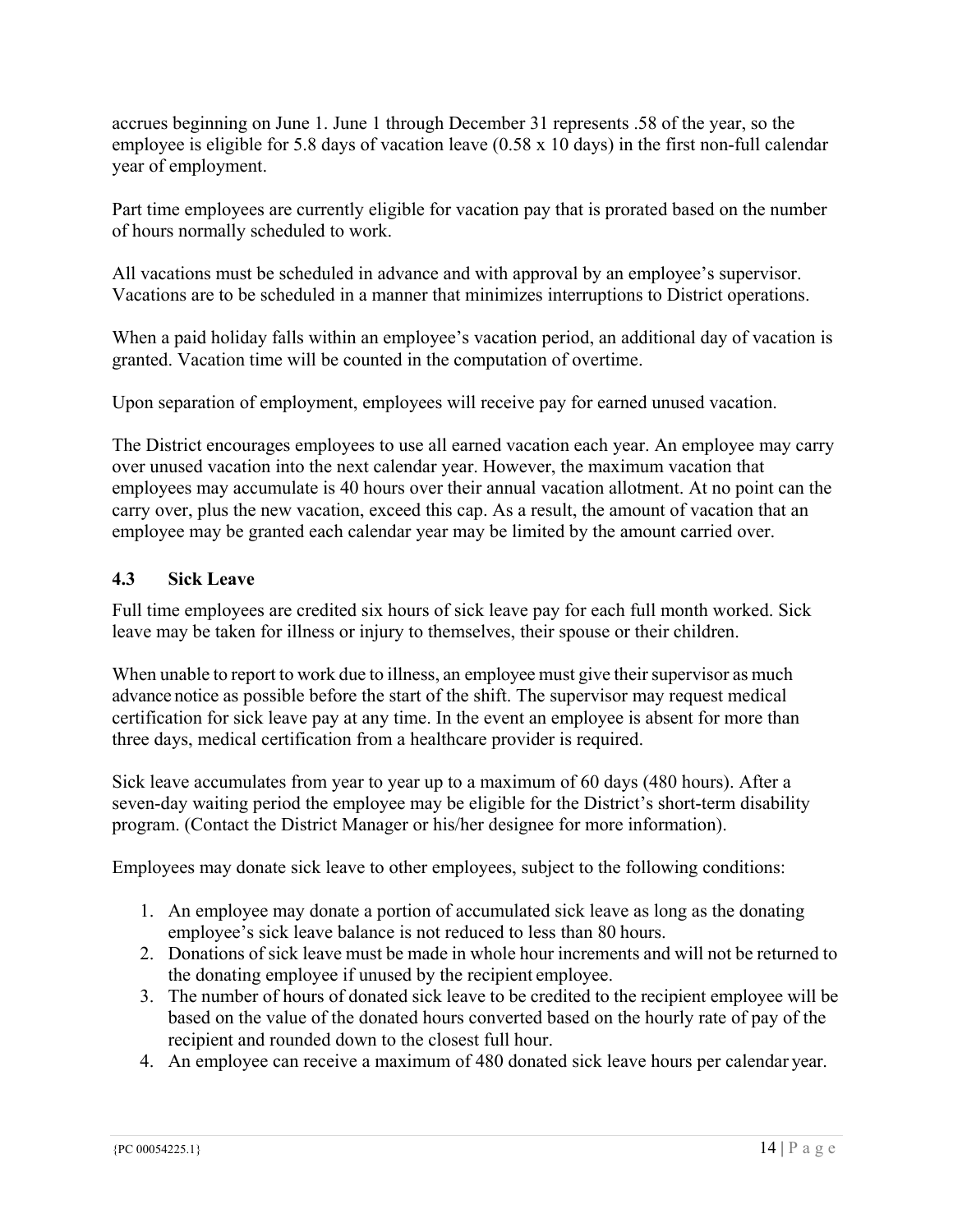- 5. An employee may use a maximum of 480 donated sick leave hours per calendar year only after exhausting his/her own sick, vacation, and personal leave balance, and only during an approved medical leave.
- 6. An employee may use donated sick leave to supplement short-term disability and Worker's Compensation income benefits by using up to three hours of sick leave per workday.
- 7. An employee using donated sick leave will not accrue additional sick or vacation leave hours or receive 401(A) matching employer contributions on those hours. Unused donated leave cannot be converted into additional pay or donated to another employee.

Sick leave will be counted as hours worked in the calculation of overtime. Payment will be made for unused sick leave upon termination. Part time employees are eligible for sick leave on a prorated basis.

### **4.4 Personal Leave**

Full time employees are eligible for two days (16 hours maximum) of paid personal leave for medical and dental appointments, children's needs and other personal needs.

Personal leave must be scheduled in advance and written approval from the employee's supervisor must be obtained. Personal leave must be scheduled in a manner that minimizes interruptions to District operations.

First year full time employees are eligible for personal leave on a prorated basis based on the number of full months employed prior to January 1 of their first calendar year of employment.

Personal leave must be used in the year it is earned. Unused personal leave will be paid at year end at the employee's regular hourly wage rate.

Part time and temporary employees may be granted unpaid personal leave with the supervisor's written permission.

### **4.5 Funeral Leave**

Full time employees are currently eligible for paid leave up to three days to attend the funeral of an immediate family member. Immediate family is defined as the employee's spouse, parents, children, sisters, brothers, grandparents, grandchildren, and their mother and father-in-law.

In the event of a death of a near relative, full time employees are currently granted up to one paid day to attend a funeral. Near relatives include employee's aunts, uncles, nieces, nephews and their spouse's grandparents, brothers, sisters, and other close relatives.

If more time off is needed than provided above, an employee may take vacation days or an unpaid leave upon the approval of the employee's immediate supervisor.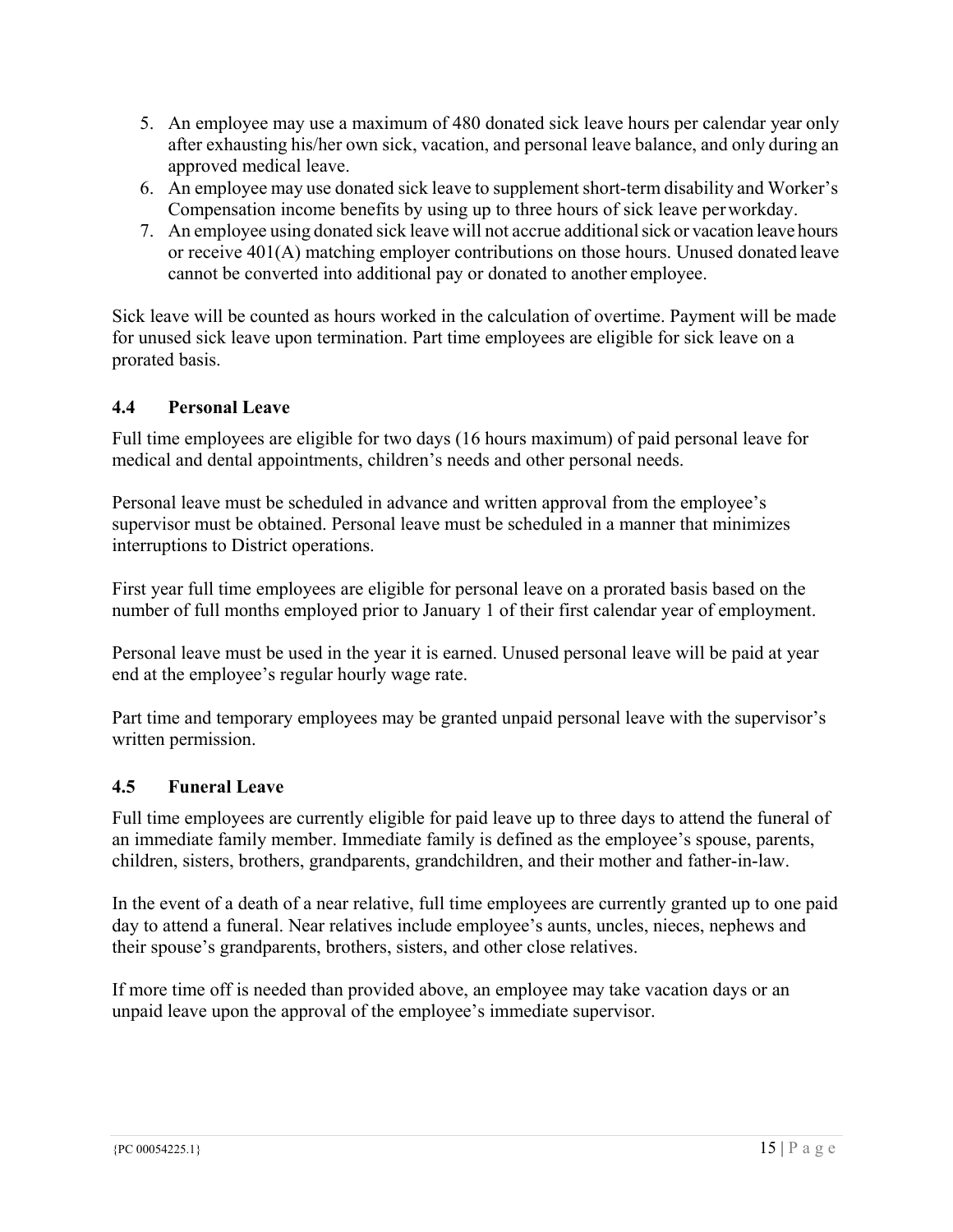### **4.6 Jury Duty**

The District recognizes jury duty as a civic responsibility of everyone. When summoned for jury duty, an employee will be granted leave to perform his or her duty as a juror. If the employee is excused from jury duty during regular work hours, the District expects the employee to report to work promptly.

Employees receive regular pay for the first three days of jury duty if they were scheduled to work and they provide confirmation of juror service.

Beginning the fourth day and thereafter, employees, as jurors, are paid \$50.00 per day by the State of Colorado for state, district, or county court jury duty. For jury duty in excess of three days, employees receive the difference between jury duty pay and their regular pay up to a maximum of ten days (80 hours). This salary deduction does not apply to exempt employees. Jury duty beyond the 10 day (80 hour) time period is without pay from the District.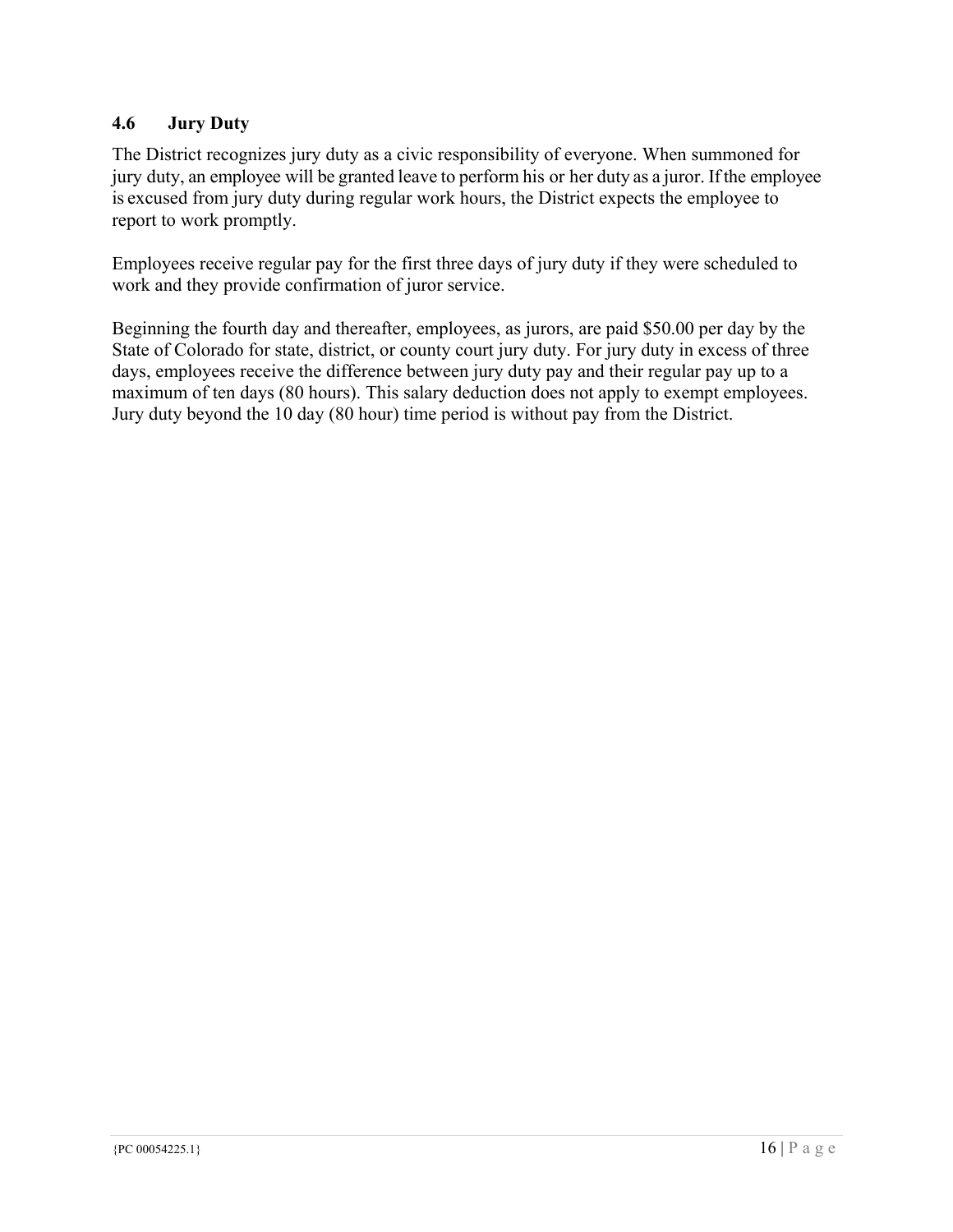### **5.0 LEAVES OF ABSENCE**

#### **5.1 Domestic Abuse Leave**

Employees subject to domestic abuse may be eligible for a leave of absence. Please see the District Manager or his/her designee for more information.

#### **5.2 Family and Medical Leave**

Public sector employers are subject to the provisions of the Family Medical Leave Act (FMLA). However, to be eligible to take FMLA leave, employees must work at a worksite with at least 50 employees within 75 miles. Because the District does not have 50 employees within a 75 mile radius, employees are not eligible to take FMLA leave. However, the District does provide medical leave as outlined below.

#### **5.3 Medical Leave**

A medical leave of absence of not more than three months may be granted to full-time employees. This unpaid leave is for absences arising from illness, injury, or pregnancy.

Employees should consult the District Manager or his/her designee to determine how the leave may impact eligibility for benefits and to make arrangements for the payment of any required premiums. The District will continue medical and life insurance benefits for an employee on leave for a maximum of three months as long as the employee continues to pay the employee's portion of the premium.

Requests for leave should be submitted to the District Manager or his/her designee as soon as the need for the leave is foreseeable. Leave requests will be considered on a case-by-case basis.

For a medical leave to be granted, the following conditions must be met:

- The employee has completed ninety (90) days of employment with the District.
- The District manager is notified by the employee as soon as possible of the need for medical leave.
- The employee submits to the District manager and their supervisor a written statement from the attending physician outlining the reason for leave and the estimated time needed. The District may require the employee to obtain an opinion from a medical provider selected by the District.
- Approvals are obtained from the District Manager prior to the leave.
- All available sick leave over 10 days are used at the beginning of the leave of absence.

When the estimated period of leave is three months or less, and the employee needs to extend the duration of their leave, another medical provider's statement is required indicating the new estimated length of leave.

An employee ready to return to work from leave must present a doctor's statement indicating ability to return to work.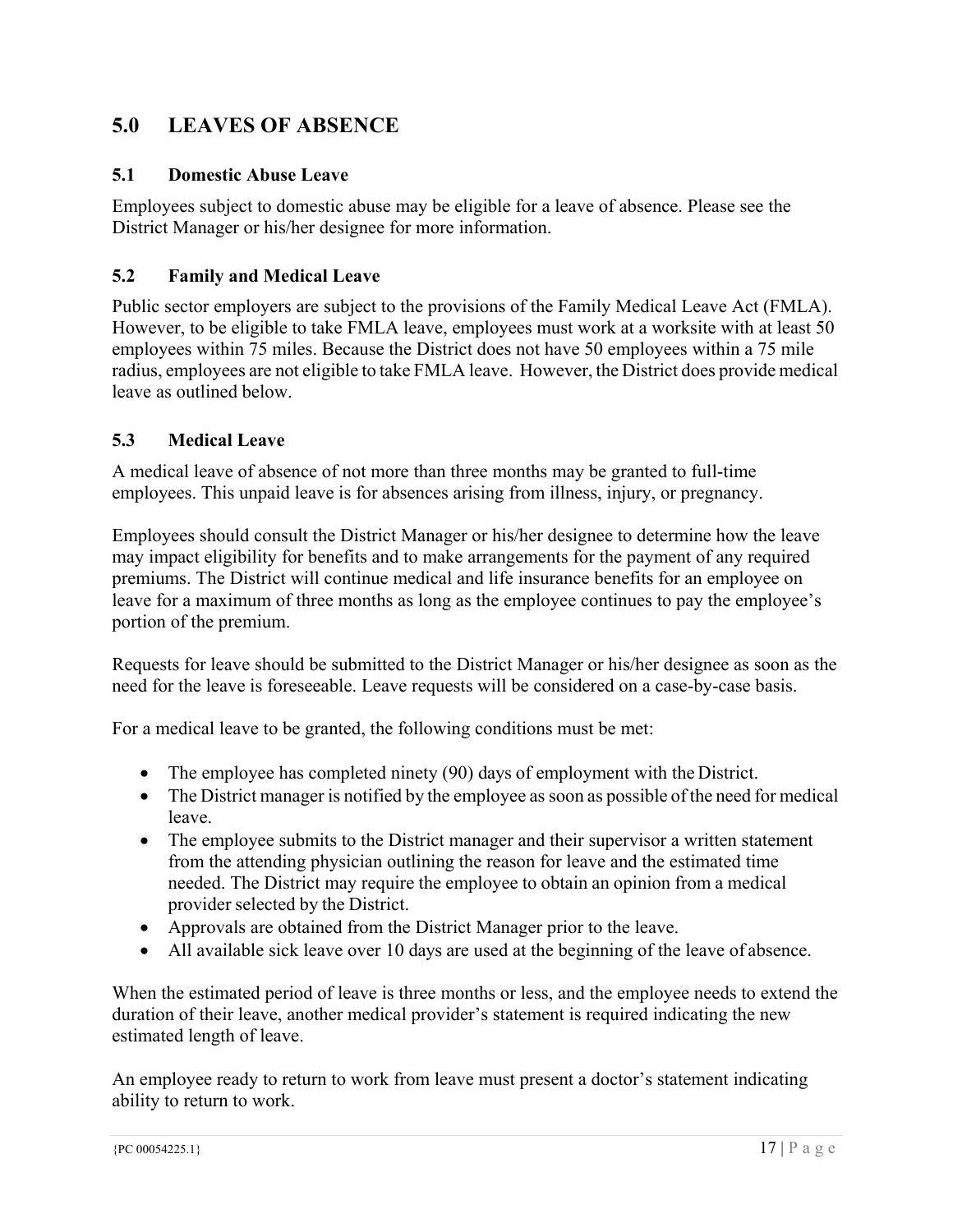The District may reinstate an employee ready to return from a medical leave of absence when, in the opinion of the District, it is practical to do so. The District does not guarantee reinstatement of an employee to the former job. When the employee is available to return to work, the employee is free to apply for any vacancy available and may be considered along with other applicants.

Vacation and sick leave will not accrue during a medical leave of absence. Holidays, funeral pay, or jury duty pay will not be granted during the leave.

Employees who fail to return to work at the expiration of their authorized leave may be terminated. If the employee's failure to return is due to disability under the Americans with Disabilities Act. (ADA) or other law, additional accommodations may be provided. Employees must supply sufficient information from their medical provider indicating that they have a covered disability and when they can return to work with or without reasonable accommodation. Accommodations must not cause undue hardship to the District. Potential accommodations will be determined in an interactive process between the employee and the District.

Part time employees are not eligible for medical leave except as required for a disability.

### **5.4 Military Leave**

Employees granted a military leave of absence are re-instated and paid in accordance with the laws governing veteran's re-employment rights.

### **5.5 Voting**

Voting is an important responsibility we all assume as citizens. We encourage employees to exercise their voting rights in all municipal, state, and federal elections.

Under most circumstances, it is possible for employees to vote either before or after work. If it is necessary for employees to arrive late or leave work early to vote in any election, employees should arrange this with their supervisor no later than the day prior to Election Day.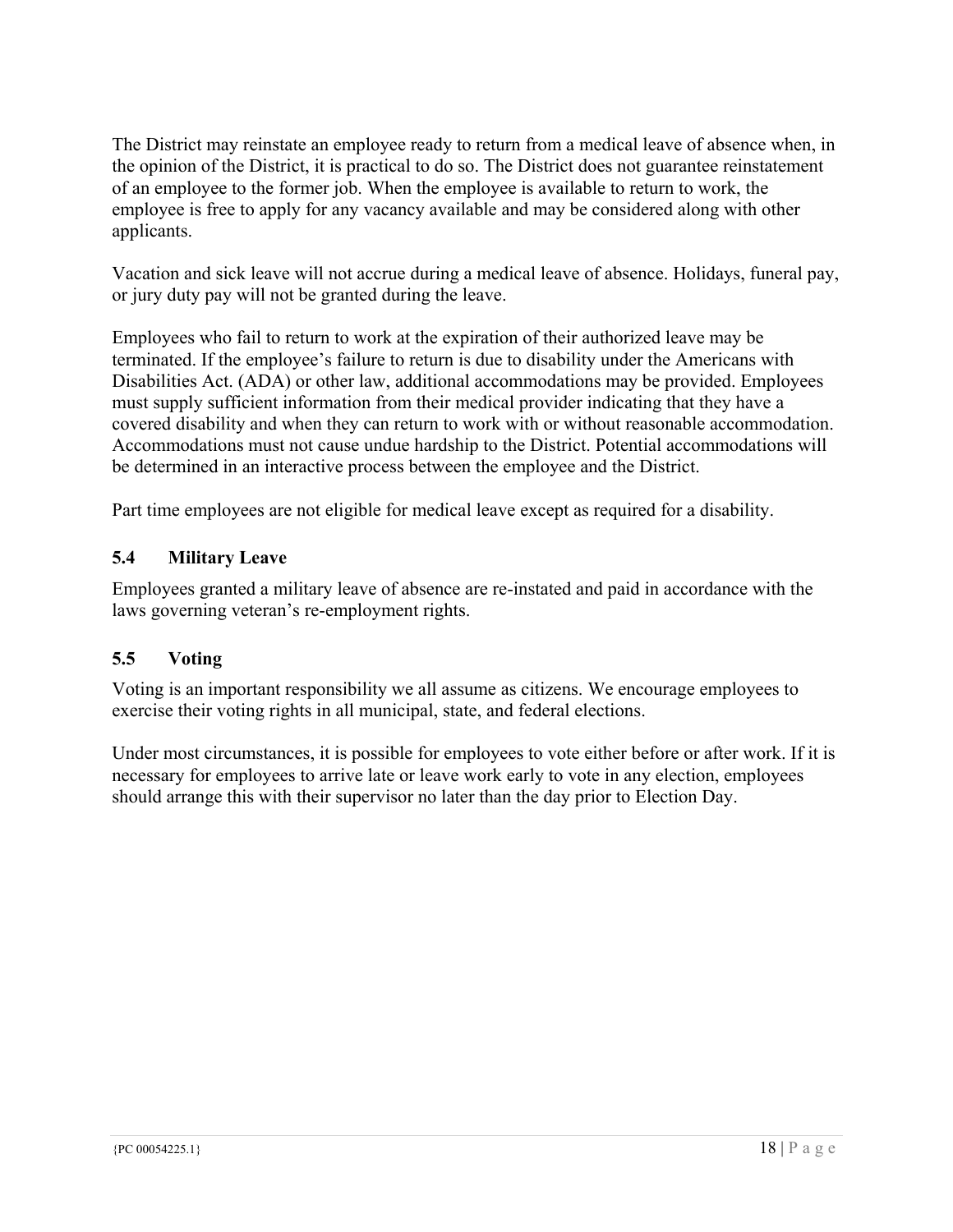### **6.0 PAY AND PROGRESS**

#### **6.1 Compensation Administration**

It is the District's objective to compensate employees for their job performance, contribution to the District's goals and objectives, and their responsibilities. The District considers several factors including overall organizational effectiveness, the need for attracting and retaining qualified and talented employees, as well as the District's financial position.

In determining individual wage rates, the District considers criteria such as:

- Nature of assigned position
- Contribution and sustained level of performance
- Employee participation, team performance and drive toward continuous improvement in quality and effectiveness of all District services
- Financial condition of the District
- Comparisons with other similarly situated employers
- Other factors, as appropriate

The District's salary levels are periodically assessed in order to try to remain competitive with similar employers. Salary increases are not automatic and are awarded when merited.

#### **6.2 Paydays**

Employees are paid on the  $5<sup>th</sup>$  and  $20<sup>th</sup>$  days of each month by direct deposit into their bank account. If the regular payday occurs on a Saturday, Sunday or holiday, the payday is the last working day prior to the normal payday.

On each payday, employees will receive a statement showing gross pay, deductions and net pay.

Automatic deductions such as additional tax withholding, contributions to voluntary benefit plans and individual savings plans may be arranged through the Financial Administrator.

If an employee believes an improper deduction has been made to their salary, they should immediately report this information to the Financial Administrator or the District Manager. Reports of improper deductions will be promptly investigated. If it is determined that an improper deduction has occurred, the employee will be promptly reimbursed.

#### **6.3 Overtime**

From time to time, an employee's supervisor may require them to work overtime. In these instances, the employee is given as much advance notice as practical. Except for emergencies, overtime worked by non-exempt employees must be approved in advance by the employee's supervisor.

Non-exempt employees are paid at the rate of one and one-half  $(1\frac{1}{2})$  times their regular hourly rate for hours worked in excess of 40 during the established workweek. The established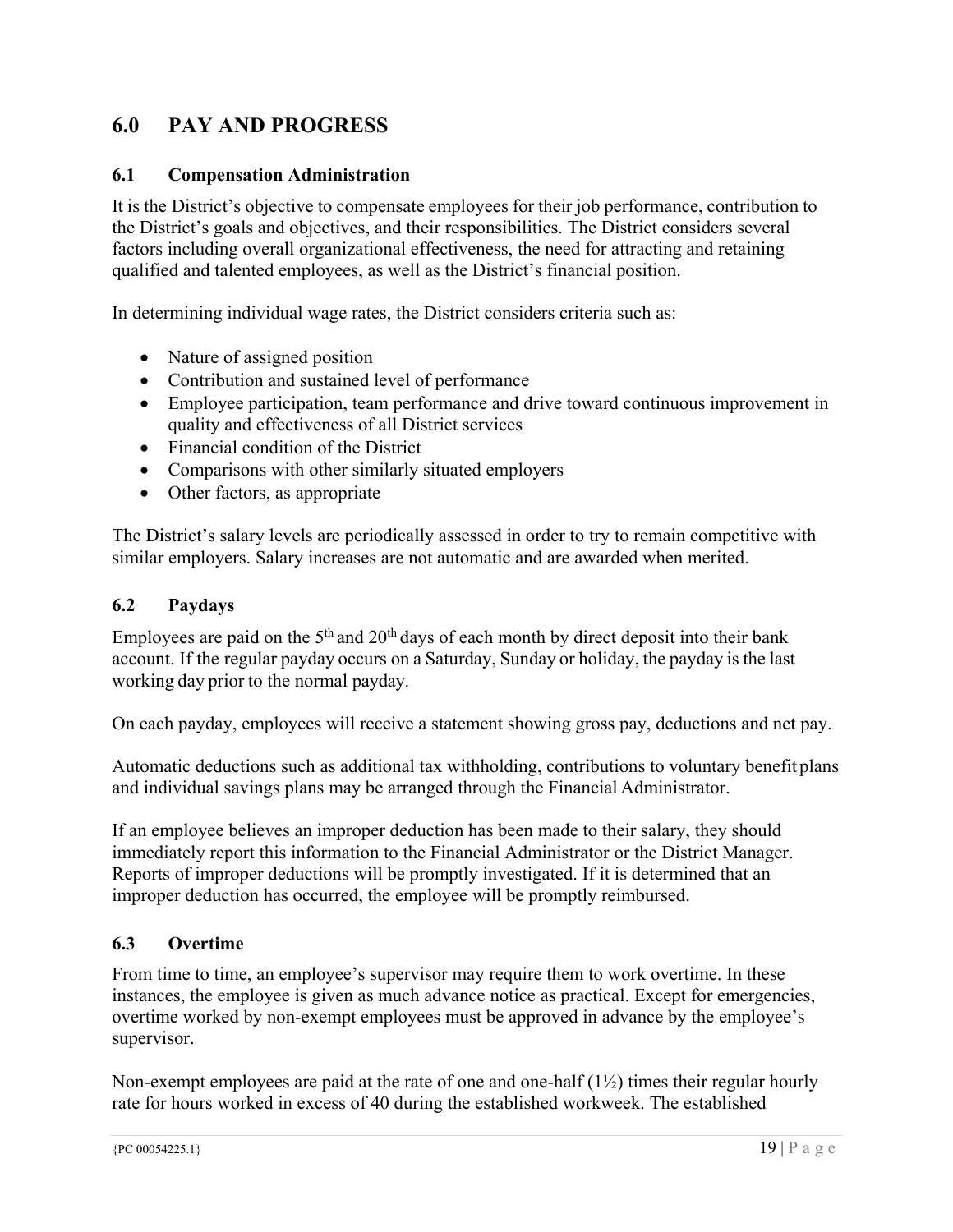workweek begins at 12:01 a.m. on Sunday and ends at 12:00 midnight on Saturday. Overtime worked on designated District holidays will be paid at the rate of two (2) times the employee's regular hourly rate.

For purposes of calculating overtime payments, only hours actually worked, holidays, approved sick leave, personal leave, and vacation are counted.

### **6.4 Standby Service**

Maintenance and operations employees are required to provide periodic 24-hour standby service. Standby service consists of being in constant contact with the District's emergency response system by use of telephone or pager. Standby employees must be capable of responding to the site of an emergency within 30 minutes.

Compensation for emergency standby service is provided in accordance with the District's wage and benefit schedule.

### **6.5 Performance Appraisals**

Although the District endeavors to conduct written performance appraisals of each employee's performance on an annual basis, performance reviews may be conducted at any time. If one year has passed since an employee's last appraisal, the employee should contact and advise their supervisor of this fact.

### **6.6 Promotions**

The District supports promotions from within whenever practical. Most positions are posted for at least three days. This allows employees time to consider their interest in the job and to be interviewed.

In considering an employee for promotion, the individual's experience, training, work related background, attendance and length of service in current position are evaluated.

Since education and experience are considered in making promotional decisions, employees should keep their personnel file up-to-date. This includes evidence of courses completed, degrees earned, etc. Good performance and higher education helps broaden an employee's promotional opportunities. The District offers training and development opportunities and an educational assistance program as detailed in Section X.X of this handbook.

### **6.7 Re-employment**

The District may consider for re-employment employees who voluntarily leave the organization or who are terminated in the judgment of the District through no fault of their own. Employees who terminate employment with the District relinquish any seniority or benefits they may have had if they are re-employed. Reinstatement of employment is at the discretion of the District.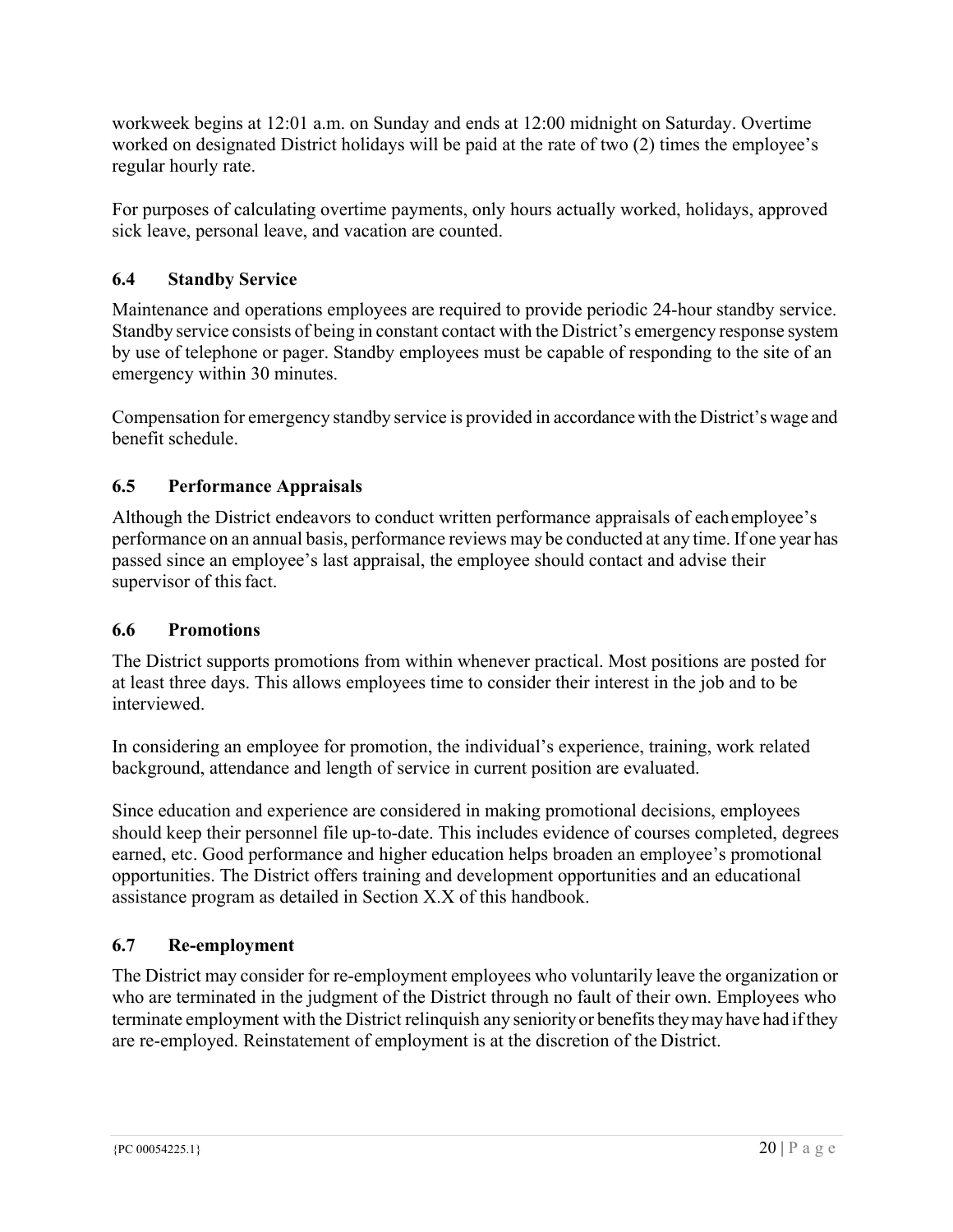### **7.0 WORKPLACE GUIDELINES AND EXPECTIONS**

### **7.1 Alcohol and Drugs**

Refer to the District's Drug & Alcohol Policy for restrictions regarding usage of drugs and alcohol. Testing provisions are also described in this policy.

Testing of District employees who, as a condition of employment, possess a valid Colorado Commercial Driver's License is covered under the District's Alcohol and Drug Policy in Compliance with the Federal Omnibus Transportation Employee Testing Act.

### **7.2 Anti-Violence**

Employees must not engage in intimidation, threats or hostile behaviors, physical abuse, vandalism, arson, sabotage, use of weapons, carrying weapons on to District property, or any other act, which in management's opinion is inappropriate to the workplace. In addition, employees must refrain from making bizarre or offensive comments regarding violent events and/or behavior. Employees are expected to report any prohibited conduct to management. Employees should directly contact proper law enforcement authorities if they believe there is a serious threat to the safety and health of themselves or others.

The District prohibits the possession and/or use of unconcealed weapons and concealed weapons on District property or while performing District business, regardless of whether or not the person is licensed to carry the weapon. This guideline applies to all employees, contract and temporary employees, visitors and customers on District property, regardless of whether or not they are licensed to carry a concealed weapon.

### **7.3 Attendance and Punctuality**

Regardless of an employee's position with the District, their punctuality and regular attendance are essential for the efficient operation of the business.

If an employee is going to be absent or late, they must inform their supervisor using the supervisor's preferred contact method as soon as possible before the start of their shift. Supervisors may allow for this contact to be accomplished via a phone call or email directly to them. If an employee's supervisor is not available, contact the Assistant District Manager or the District Manager. Leaving messages with other employees is not acceptable.

Failure to call in when absent for three (3) consecutive days will result in termination.

### **7.4 Bulletin Board**

The District maintains a bulletin board to notify employees of legal notices, management decisions, educational and training opportunities, and other business-related matters. Employees are responsible for reviewing the bulletin boards periodically for announcements.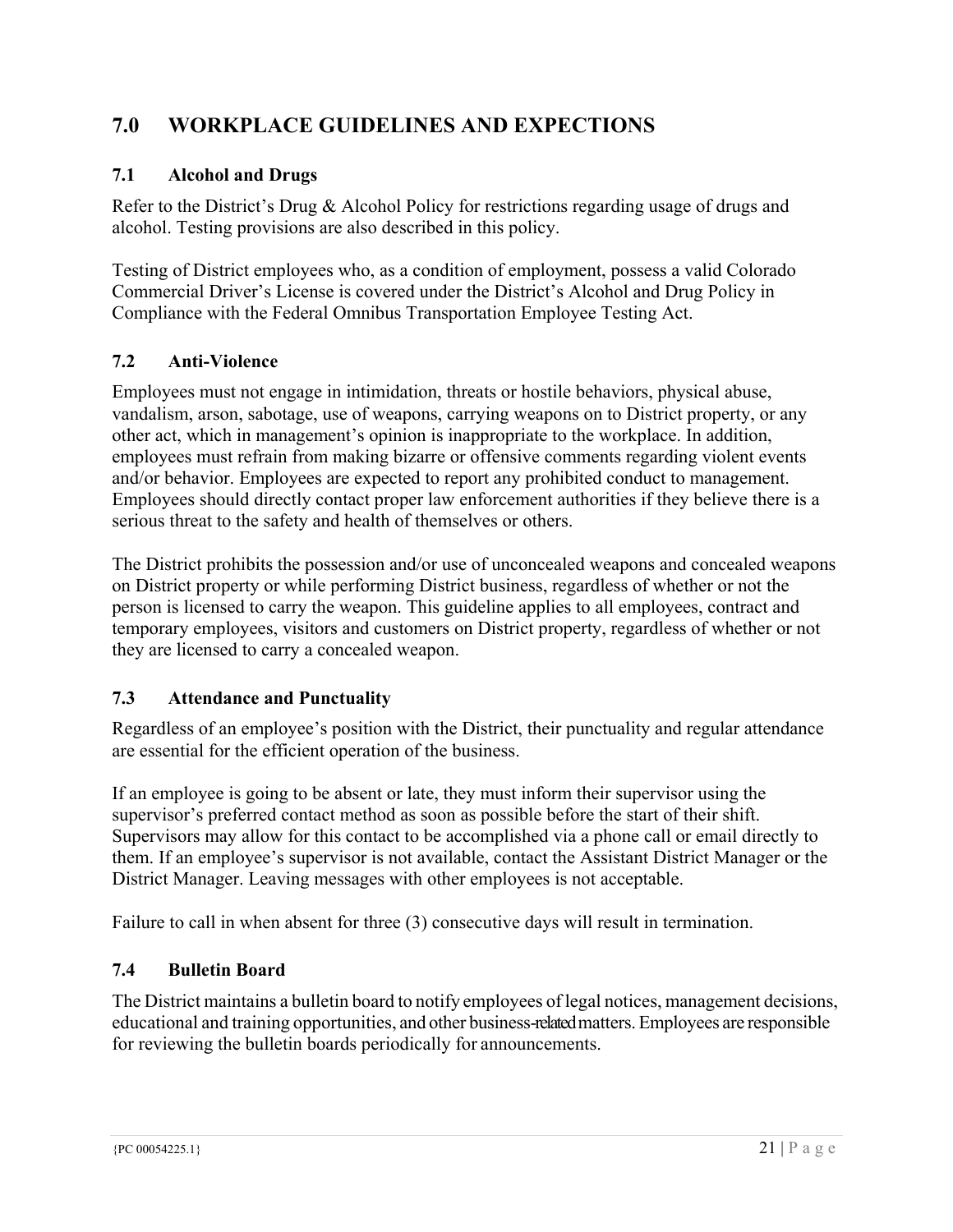Employees may post personal notices such as the sale of personal items on the bulletin board so long as the notice is no larger than 8.5" x 11" in size and is dated. Matters of obscene, offensive, or illegal nature are not permitted. The District reserves the right to remove personal notices without notice.

### **7.5 Cell Phones and Other Mobile Devices**

Refer to the District's Mobile Device Use Policy, which outlines the use of mobile devices at work, the personal use of business and/or personal mobile devices, and the policy regarding the safe use of mobile devices by employees.

Mobile devices are defined as personal or District-issued cellular telephones, tablets (such as iPads), or laptop computers installed in District vehicles.

### **7.6 Civic Responsibility**

The District fulfills its responsibilities to the community it serves by encouraging employees to participate in civic affairs and to practice good citizenship. However, employee participation in community affairs must not adversely affect the employee's job performance or be detrimental to the District's interests.

Employees currently are encouraged to take an active interest in community activities of a charitable, fraternal or civic nature, and to apply for membership in service organizations. Time spent in such activities normally should be outside of the employee's working hours and is not considered hours worked for pay purposes. However, time spent in work for charitable, public or similar purposes at the District's request or under its direction or control is considered hours worked for pay purposes. Under these circumstances, reasonable expenses incurred may be reimbursed by the District. Voluntary employee participation in community affairs involving an extended period of time away from the job is subject to the District's Personal Leave Policy.

The reimbursement for membership fees and expenses in service organizations, where such membership is not required by management, is subject to the following considerations:

- Nature and purpose of club or organization
- Benefit to be derived by the District from the employee's membership
- Level of responsibility and length of service of the employee requesting reimbursement
- Cost to the District
- Time away from work
- Other issues deemed appropriate by management
- Extent to which the District is already represented in the club or organization

Each approved membership is subject to annual evaluation by management. Employees may be asked to submit an individual activity report to the District Manager to justify continued participation in the organization.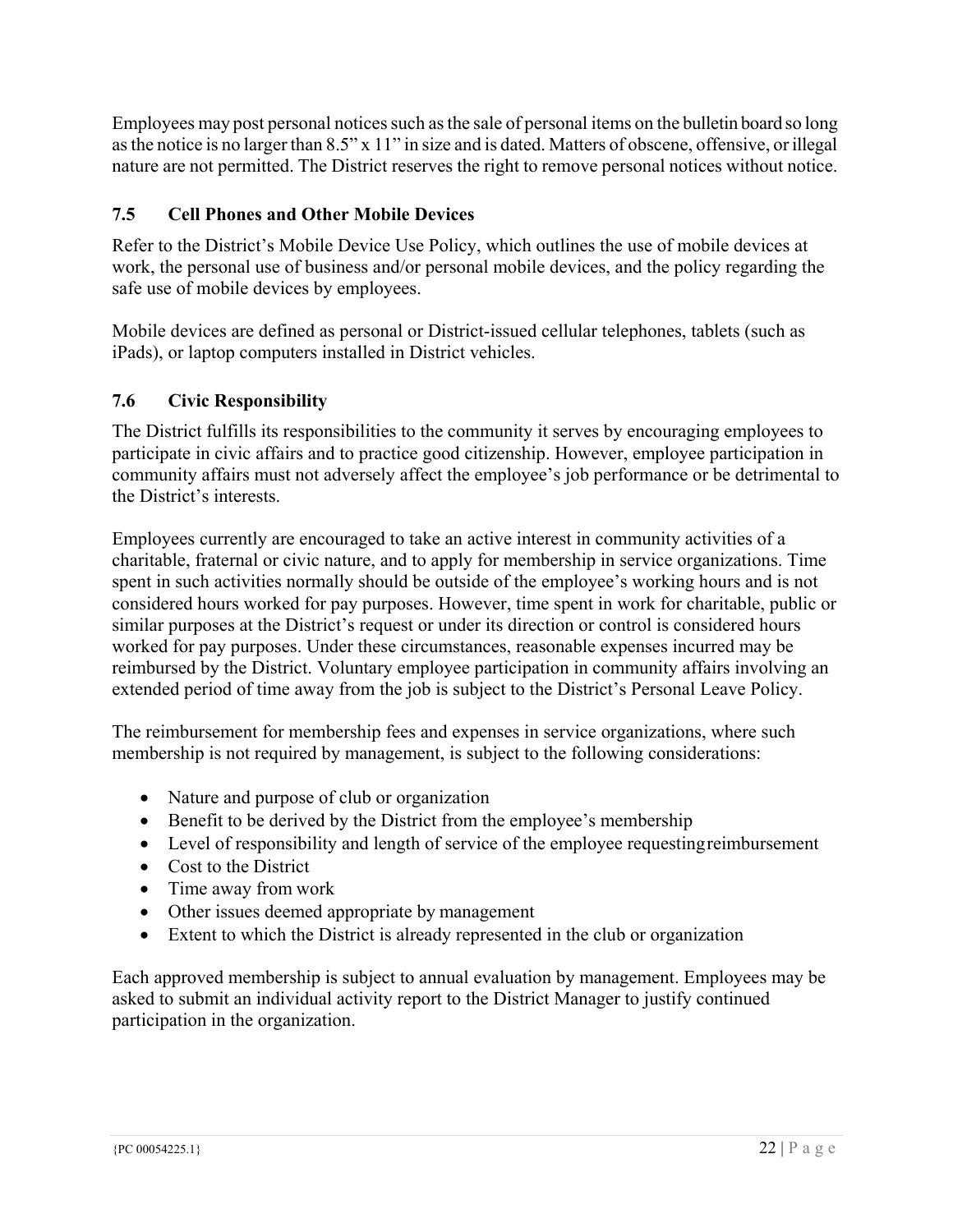### **7.7 Conflict of Interest**

The District requires that employees protect District information and avoid outside activities or relationships which do or could adversely influence their decisions or actions on the job. Conflict of interest situations should also be avoided.

Examples of conflict of interest could be: holding financial interest in an organization that performs services for Platte Canyon, Southwest Metropolitan, Valley, Columbine, or Bow Mar, or being self-employed in an occupation which provides services to the Districts, or has ownership, partnership or personal involvement in supplier companies or distribution outlets related to District business.

No employee or member of the employee's immediate family should accept gifts from any person or firm doing or seeking to do business with the District, if by doing so might infer the gift was given to influence the employee in conducting business with the donor. Such gifts should be returned with a note of explanation. However, employees are not prohibited from accepting advertising novelties such as pens, calendars, and other gifts of nominal value when circumstances clearly show that the gifts are offered for reasons of personal esteem and affection.

If an employee has any questions whether a situation is a conflict of interest, they should discuss the matter with their supervisor. If it remains unresolved, refer the matter to the District Manager for a final determination.

### **7.8 Credit Union**

Employees are currently eligible to join the Credit Union of Colorado. As a credit union member, any employee may apply for loans or participate in the credit union savings and checking account plans. Payments to the credit union can be made by payroll deduction. Employees may obtain further information from the District Manager or his/her designee.

### **7.9 Discipline/Discharge**

An employee's conduct is a major factor affecting productivity and the ability of the District to provide essential services. It is also an important aspect of the District's image in the community.

Occasionally, performance or other behavior falls short of our standards and/or expectations. When this occurs, management takes action which, in its opinion, seems appropriate.

Disciplinary actions can range from a formal discussion with the employee about the matter to immediate discharge. Action taken by management in an individual case does not establish a precedent in other circumstances.

### **7.10 Dress Code**

At the District, personal appearance, hygiene, and attire are very important. A professional image must be maintained to instill confidence in the minds of our customers and business associates. This helps insure the District's success. The appearance of District employees should be consistent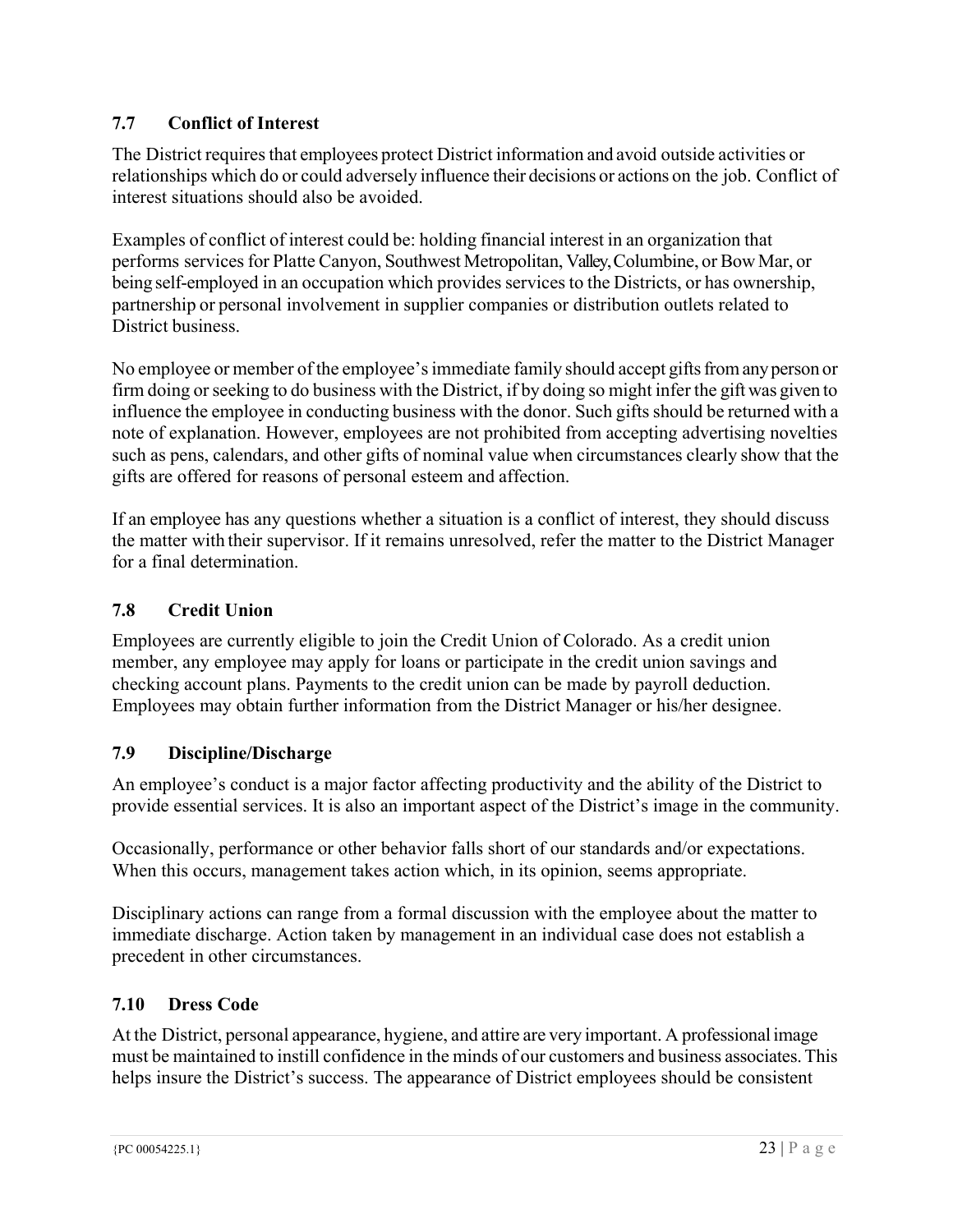with good hygiene, safety and what the District considers appropriate workplace attire. Shorts, tank tops, halter tops, T-shirts, etc. are not considered acceptable workplace attire.

Some employees are required to wear specific types of clothing as a standardized means of identification and/or as protection from working hazards. Employees are required to take reasonable care of these items and are responsible for keeping them in a state of good repair. District identified wearing apparel is for on-the-job use and is to be worn during working hours only. While working, the employees involved must wear District logos on the outermost garment.

### **7.11 Driver's License**

For those employees authorized to operate District vehicles, a copy of the employee's current driver's license must be on file with the District. When a driver's license changes for any reason, including any violation affecting the status of the license, or renewal, an employee must immediately notify the District Manager. Operation of District vehicles is only to be done by authorized employees who possess the appropriate driver's license for operation of the particular vehicle.

### **7.12 Electronic Usage Policy**

The District provides and maintains the following forms of electronic communication and electronic resources: internal and external electronic mail (e-mail), telephone voice mail, Internet access, mobile devices, and computer hardware and software.

E-mail is to be used for business purposes. While personal e-mail is permitted, it is to be kept to a minimum. Personal e-mail should be brief and sent or received as seldom as possible. The Organization prohibits the display, transmittal, or downloading of material that is offensive, pornographic, obscene, profane, discriminatory, harassing, insulting, derogatory, or otherwise unlawful at any time. No one may solicit, promote, or advertise any outside organization, product, or service through the use of e-mail or anywhere else on Organization premises at any time. Management may monitor e-mail from time to time. Employees should be aware that emails might be public records and subject to public disclosure.

Employees are prohibited from unauthorized use of encryption keys or the passwords of other employees to gain access to another employee's e-mail messages.

The District's Electronic Usage Policy outlines the acceptable and unacceptable use of these electronic and network resources by District employees. This policy may be found on the Employee Portal.

### **7.13 Expense Reimbursement**

It is the policy of the District to provide reimbursement for authorized expenses incurred by employees on behalf of the District. Refer to the District's Expense Reimbursement Policy for the requirements for approval and reimbursement of staff travel, general expenses and mileage incurred during activities accomplished for the benefit of the District.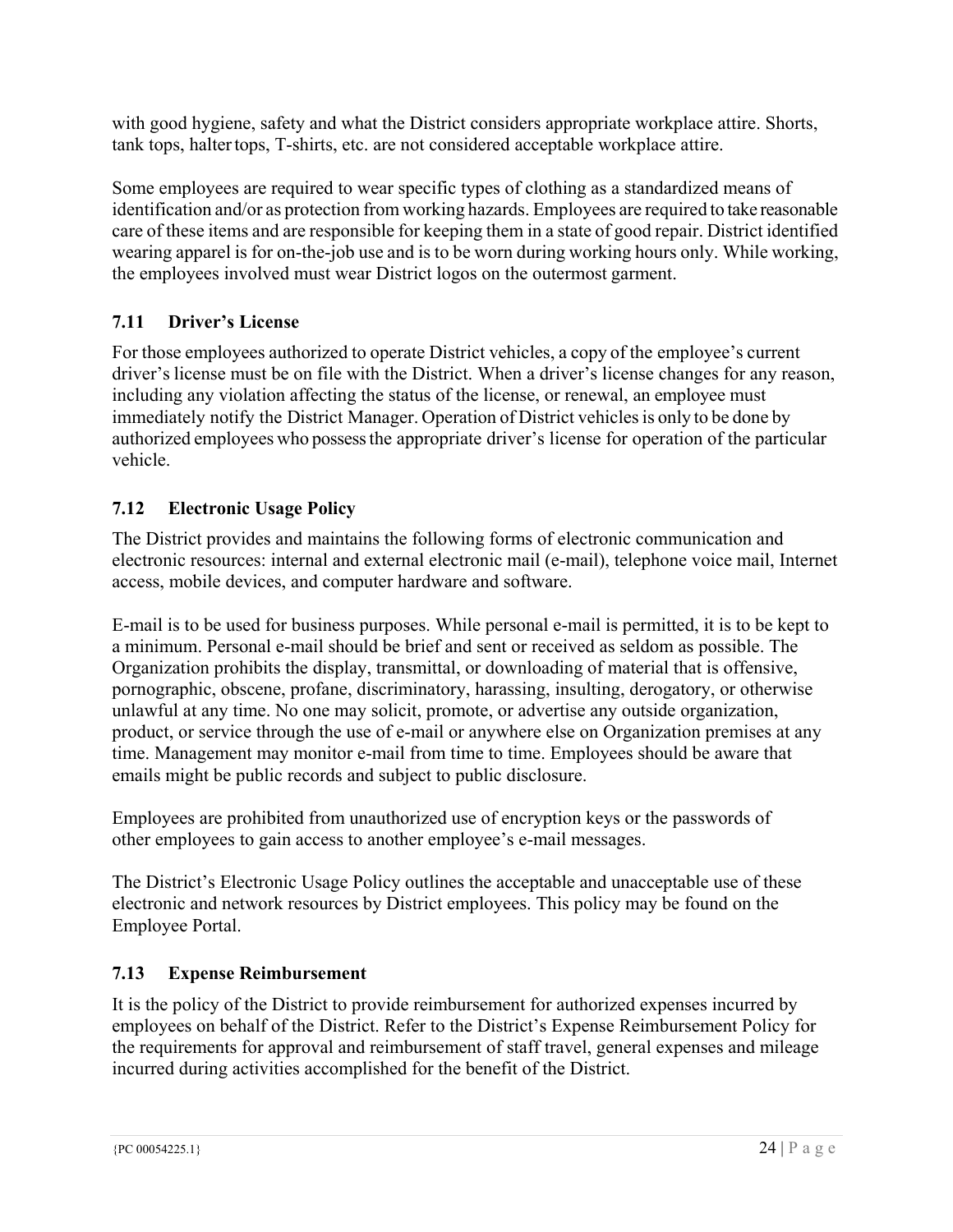### **7.14 Garnishments**

By court action, a creditor can require the District to withhold a certain percentage of an employee's pay. If garnishments or similar proceedings are instituted against an employee, the District will deduct the required amount from the employee's paycheck. Garnishment actions are conducted in compliance with appropriate federal and state laws.

### **7.15 Inclement Weather**

In the event of inclement weather, office closings will be announced on radio station KOA – 850 AM and television station KUSA – channel 9. If an employee is uncertain whether the office is open, they should contact their supervisor.

If the District office remains open, each employee should decide whether it is safe to travel to work. The District expects all employees to make a determined effort to report to work, even if late. Employees who do not report to work will not be paid but may take vacation or personal leave.

### **7.16 Inspections**

The District may conduct searches after notice is given and with the employees consent of employees' personal effects. This may include, but is not limited to, lunch bags, boxes, purses, personal computers, packages, or vehicles.

The District may conduct searches of the above items without employee consent if we have a reasonable suspicion to believe that illegal activity is taking place and after obtaining a warrant to do so. Any illegal and unauthorized articles discovered may be taken into custody and will be turned over to law enforcement representatives.

### **7.17 Lunch and Break Periods**

Employees working a normal eight hour shift receive an unpaid half hour lunch period during each shift. Lunch periods may be scheduled by an employee's supervisor.

Full time employees may take two ten minute paid break periods per shift if work demands permit. Break periods may be scheduled by a supervisor to provide for proper coverage of assigned duties.

### **7.18 Mail**

Personal mail and packages should not be sent from, or received at, the District office. Since personal mail is not to be sent to the office, employees should not have any expectation of privacy with respect to correspondence sent to their attention. Mail is assumed to be for the District and may be subject to opening by the District.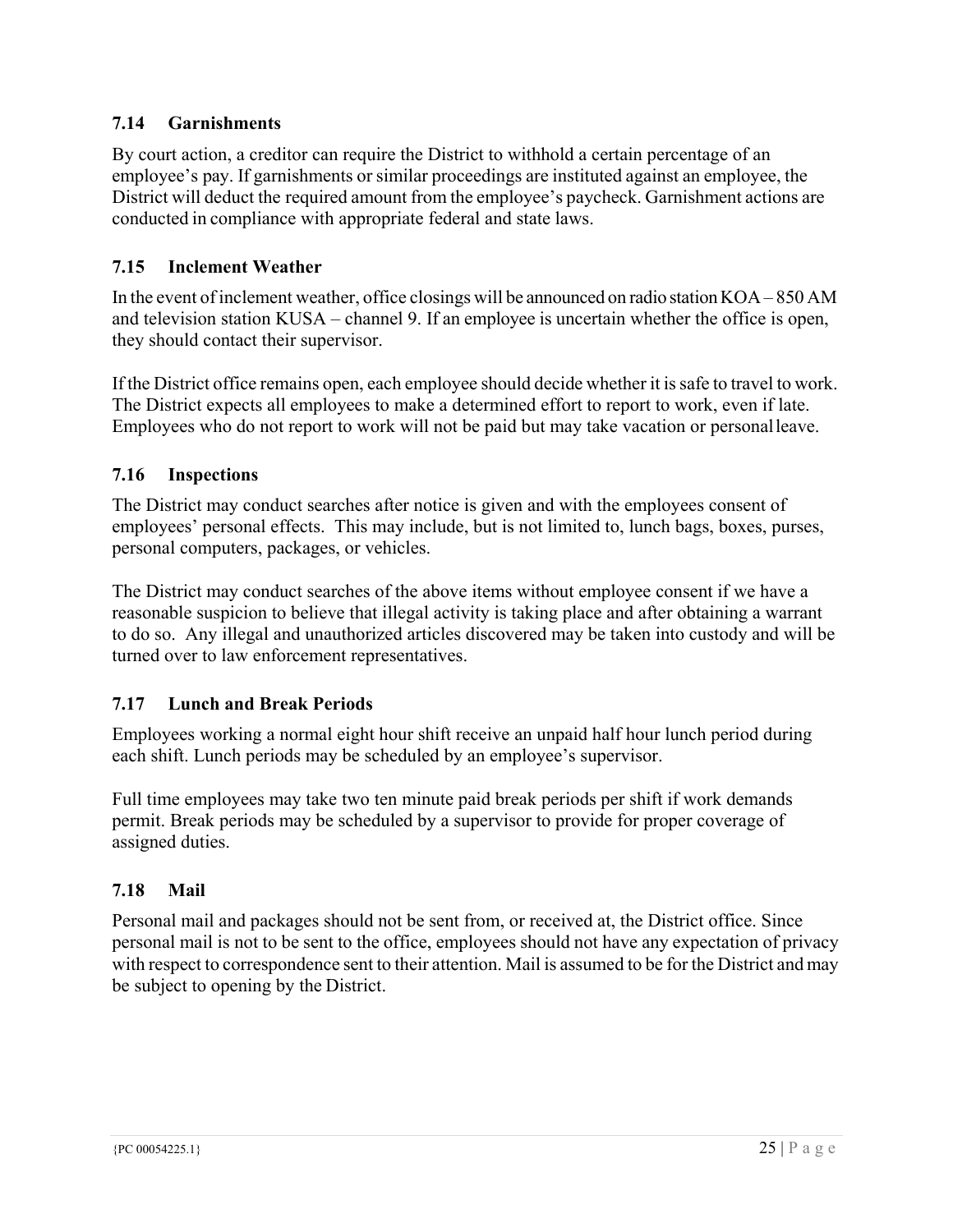### **7.19 No Solicitation Rule**

Non-employees are not permitted to solicit or distribute literature on the District's premises.

Employees are not permitted to solicit during working time or in customer services areas. An employee may not solicit another employee during the latter's work time. Working time does not include meal, break or rest periods or other specified times during the work shift when employees properly are not engaged in performing their work tasks. Working areas are defined as areas of the premises where employees perform their work tasks, but do not include break rooms, rest rooms, parking lots or other non-work areas.

### **7.20 Operator Certification & Incentive Program**

All maintenance and operations employees are required to be certified in accordance with the District's Operator Certification Policy. Contact the District's Operations Supervisor for details on this policy.

Maintenance and operating employees are also eligible to participate in the District's current Operator Certification Incentive Program. Details about the program are available from the District's Operations Supervisor.

### **7.21 Outside Employment**

Other employment outside the District must not interfere with an employee's present job, or involve a conflict of interest, or give that appearance.

### **7.22 Parking**

The District currently provides free parking for employees in designated areas. When entering the parking lot, please follow directions and not park in reserved areas.

The District is not liable for fire, theft, damage or personal injury involving employee's automobiles. Protect personal property by locking all cars.

Employees are expected to drive safely. Speed limits are enforced on District property.

### **7.23 Personnel Records**

The District keeps a personnel file as a record of every employee's employment. It is important for this record to be up-to-date and complete. This enables the District to reach employees in an emergency, forward mail and properly maintain insurance and other benefits. It also helps keep track of payroll deductions and many other things which should concern all employees.

An employee should notify the District Manager or his/her designee immediately if they have changes in any of the following areas: name, residence, telephone, marital status, insurance changes, tax exemptions or person to notify in case of an emergency and other relevant information.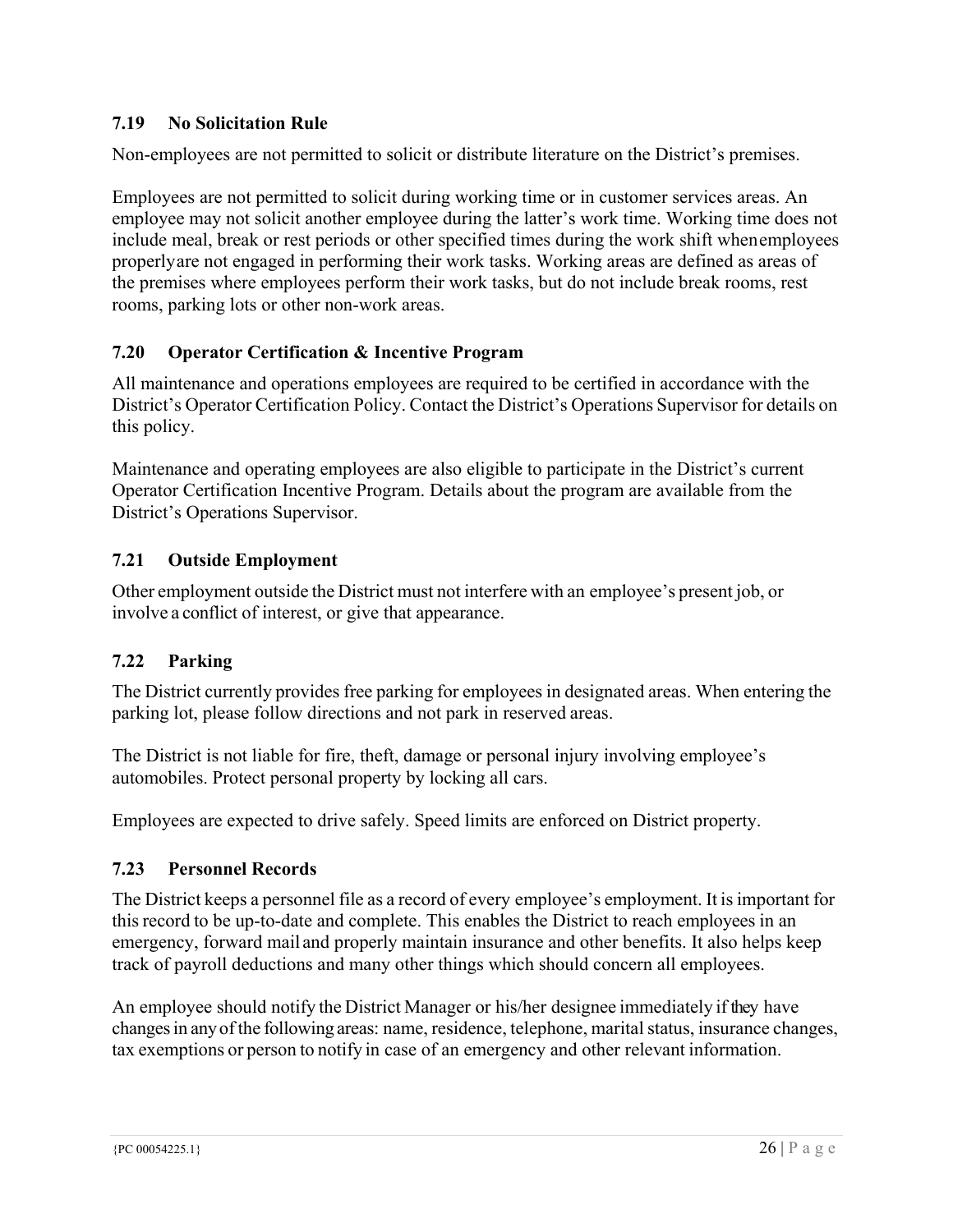Additionally, an employee should notify the District Manager or his/her designee if they complete educational or training courses. This information may be considered with other employment records as job opportunities arise in the District.

With reasonable advance notice, an employee may review his or her own personnel file in the presence of an individual responsible for file maintenance. If an employee wants to look at their file or discuss it with someone, contact the District Manager or his/her designee.

### **7.24 Political Participation**

The District does not make contributions or pay for expenditures related to an election for any political office.

The District encourages employees to participate in matters of responsible citizenship. The District will not interfere with the conduct of employees engaged in political activity, as long as the activities are confined to hours when the employees are not on duty, are not campaigning in clothing branded with District logos, and that the activities do not impair the employee's job efficiency or that of others.

### **7.25 Problem Solving**

Employees who disagree or are dissatisfied with a District practice should promptly discuss the matter with their immediate supervisor, where appropriate. Normally, this discussion should be held within 3-5 days of the incident, or in a timely manner. Discussions held in a timely manner will enhance our ability to resolve concerns while it's fresh in everyone's mind. The majority of misunderstandings can be resolved at this level.

If the solution offered is not satisfactory, or if it is inappropriate to go to the supervisor, then employees are encouraged to take the problem to the District Manager. If the problem still cannot be resolved, employees may submit a written complaint to the District Board of Directors for review and final decision about the situation. See also the EEO/Harassment Complaint Procedure previously outlined in this document.

### **7.26 References**

All requests for employment status must be submitted in writing to the District Manager. The District will provide information relative to an employee's hire day, current wage rate, and wages earned to date. The District will not respond to request for information relative to possible promotions, salary increases, or the likelihood of continued employment.

All request for letters of recommendation must be referred to the District Manager. If employees receive a call inquiring about a former employee, please refer it to the District Manager. Only the District Manager has the authority to respond to such inquiries. This restriction includes recommendations on social media sites.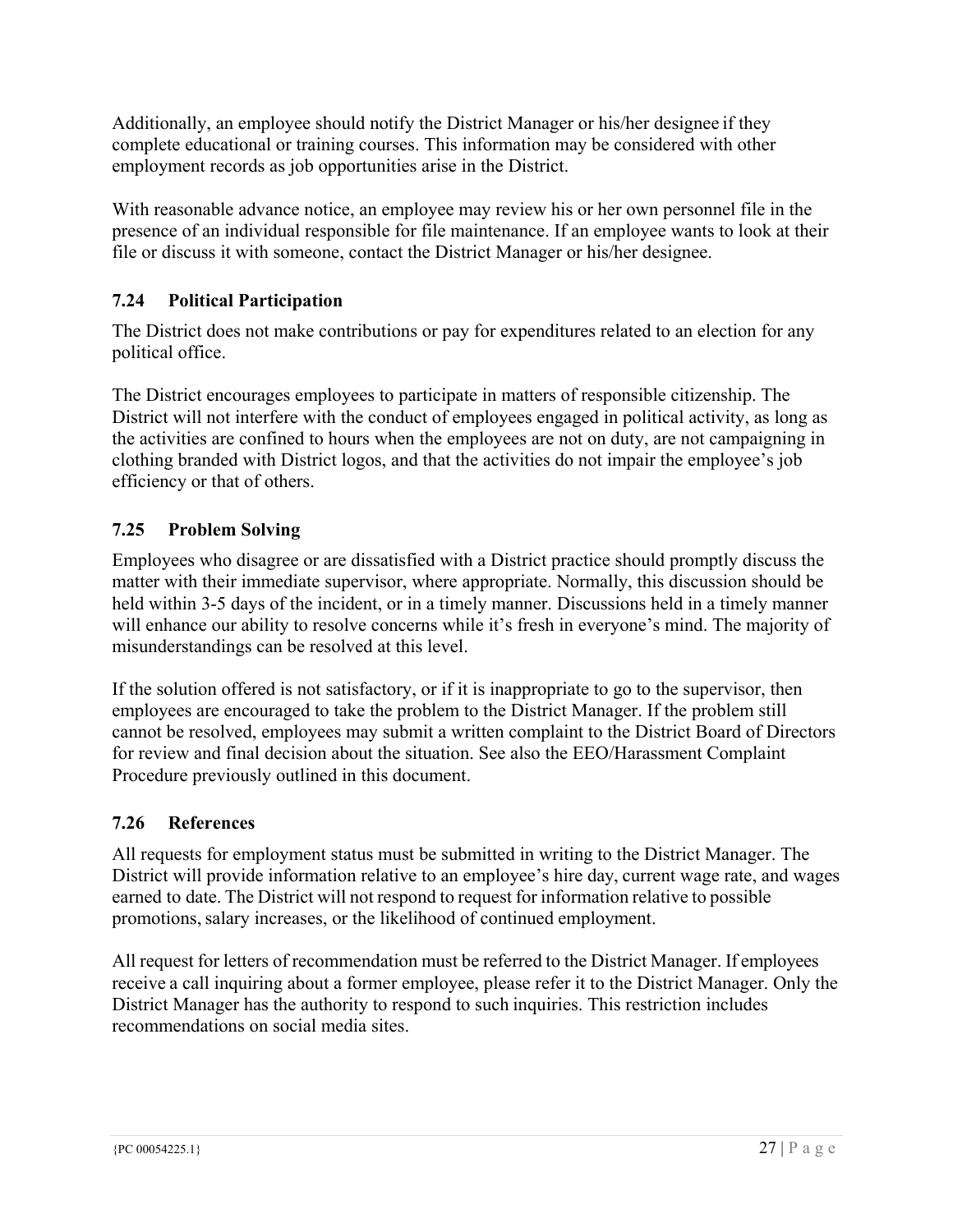### **7.27 Safety/Reporting of Accidents and Injuries**

The District is committed to a safe work environment for employees. Report any unsafe practices or conditions to a supervisor.

Although precautions are taken to provide safe working conditions, the responsibility of accident prevention rests with each employee. All employees should observe the simple rules of common sense and good behavior, the best means of preventing accidents. All employees are required to become familiar with the District's Safety Manual and to observe all rules and procedures contained therein.

If an employee is injured on the job, no matter how minor, they must immediately report this fact in writing to the Assistant District Manager.

If medical treatment for an on-the-job injury is needed, it must be obtained from the District's designated physician. If not, an employee may be responsible for the cost of medical treatment.

Accidents involving District vehicles must be reported immediately to an employee's supervisor and the appropriate police/sheriff's department. Instructions on appropriate response to, and reporting of vehicle accidents is contained in the District's Safety Manual.

All District maintenance and operations employees are required to wear approved safety shoes during working hours. Employees required to wear safety shoes may seek reimbursement for the cost of one pair of safety shoes per year up to a maximum of \$100.00. A dated store receipt is required for reimbursement.

### **7.28 Security**

Employees are provided with a security identification card and a building access code to disable and enable the security system. The security access code should not be shared with or given to anyone else. If the code becomes known to someone else, an employee should notify their supervisor so that it may be changed.

Keys are provided to specified employees to provide access to secured areas for business purposes. Keys are not to be lent to others nor duplicated without the written approval of a supervisor.

Lost or stolen keys or security identification cards should be immediately reported by an employee to their supervisor.

### **7.29 Smoking**

It is our objective to provide a smoke-free environment within District facilities. However, employees may smoke in the designated smoking area. Smoking is prohibited in all other areas of the building and property. This restriction applies to all employees and visitors, at all times, including non-business hours.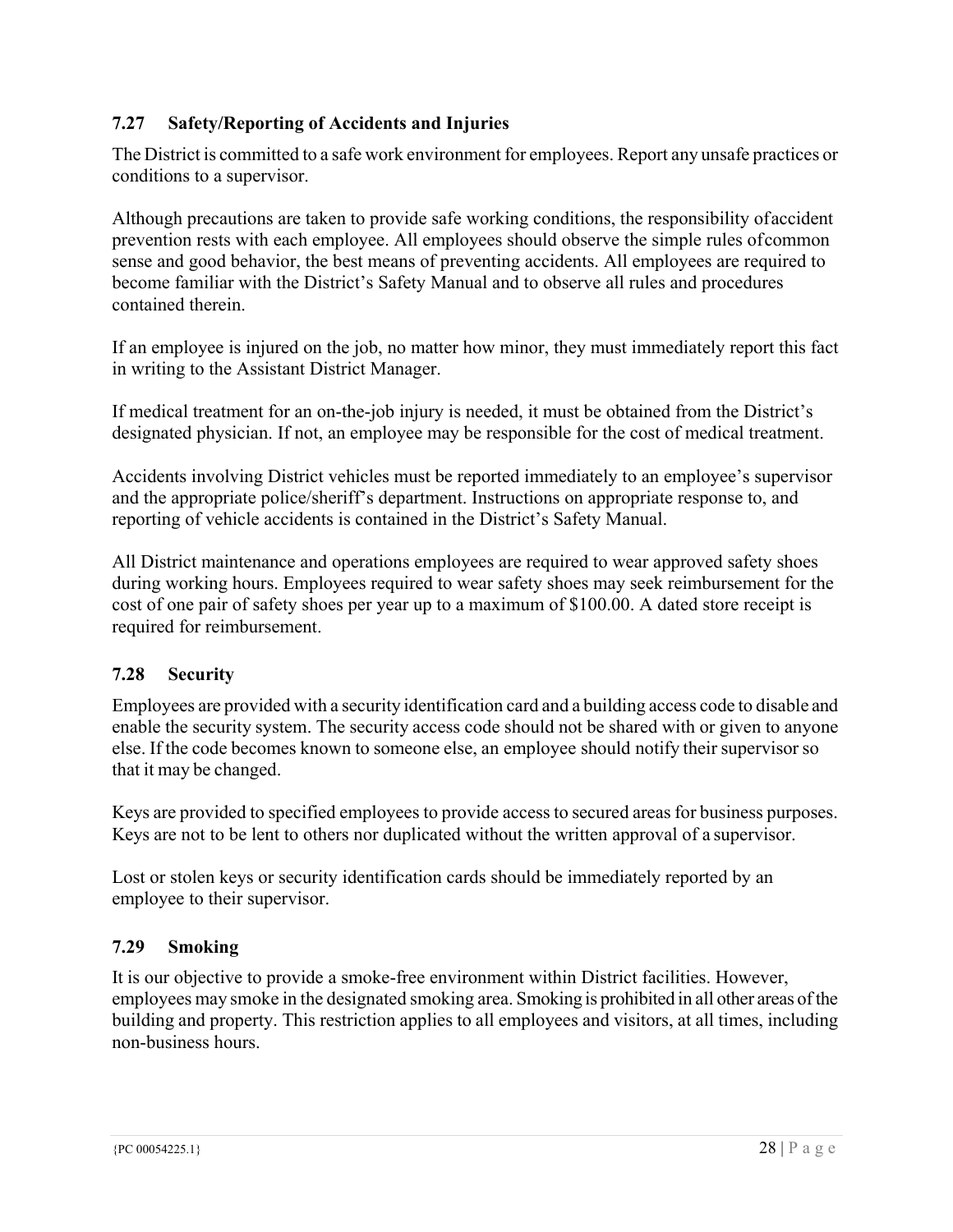### **7.30 Termination of Employment**

If an employee decides to leave the District, the District requests that an employee gives their supervisor two weeks' notice in writing, specifying the reason for resignation. After notice is given, the Financial Administrator can arrange for payment of the final paycheck and earned vacation and sick leave.

On or before the last day of work, all District property must be returned to the employee's supervisor and all debts settled.

### **7.31 Time Reporting**

All employees must record time worked on a daily basis. The District uses a computerized time keeping system for reporting time and calculating pay and leave time.

Include on timekeeping reports the total hours worked excluding meal periods, work activities, and paid days off, such as vacation or sick leave.

Employees are responsible for submitting time keeping reports to the designated District employee on a weekly basis for approval and submittal to payroll.

### **7.32 Use of District Vehicles, Property, and Equipment**

Except as authorized by the District Board of Directors, all vehicles owned or leased by the District are to be used for business purposes only. All vehicles are to be kept on District property when not in business use unless otherwise specifically authorized in writing by the District Manager or as a requirement of the job.

From time to time certain employees are required to keep a service vehicle at home for the purpose of responding to emergencies during nighttime hours, weekends and Holidays. Under current IRS Regulations, the use of such vehicles (properly identified and equipped) for commuting to and from work is considered to be a working condition fringe benefit, not as personal use. With the exception of "de minimis" use, all other personal use of the vehicle is prohibited. (Examples of "de minimis" use might include stopping for lunch between two business stops or a personal errant (not significantly out of the way) between a business stop and home).

Operation of District-owned property and/or removal of same for personal use must be pre-approved in writing by an employee's immediate supervisor.

### **7.34 Visitors**

Visitors are welcome, but their presence can be a distraction to other employees. The presence of personal visitors may present safety and liability problems for the visitor, employees and the District. For these reasons, visitors must check in and be met at the reception desk.

Tours of District facilities or accompanying an employee during work activities must be preapproved by the employee's supervisor.